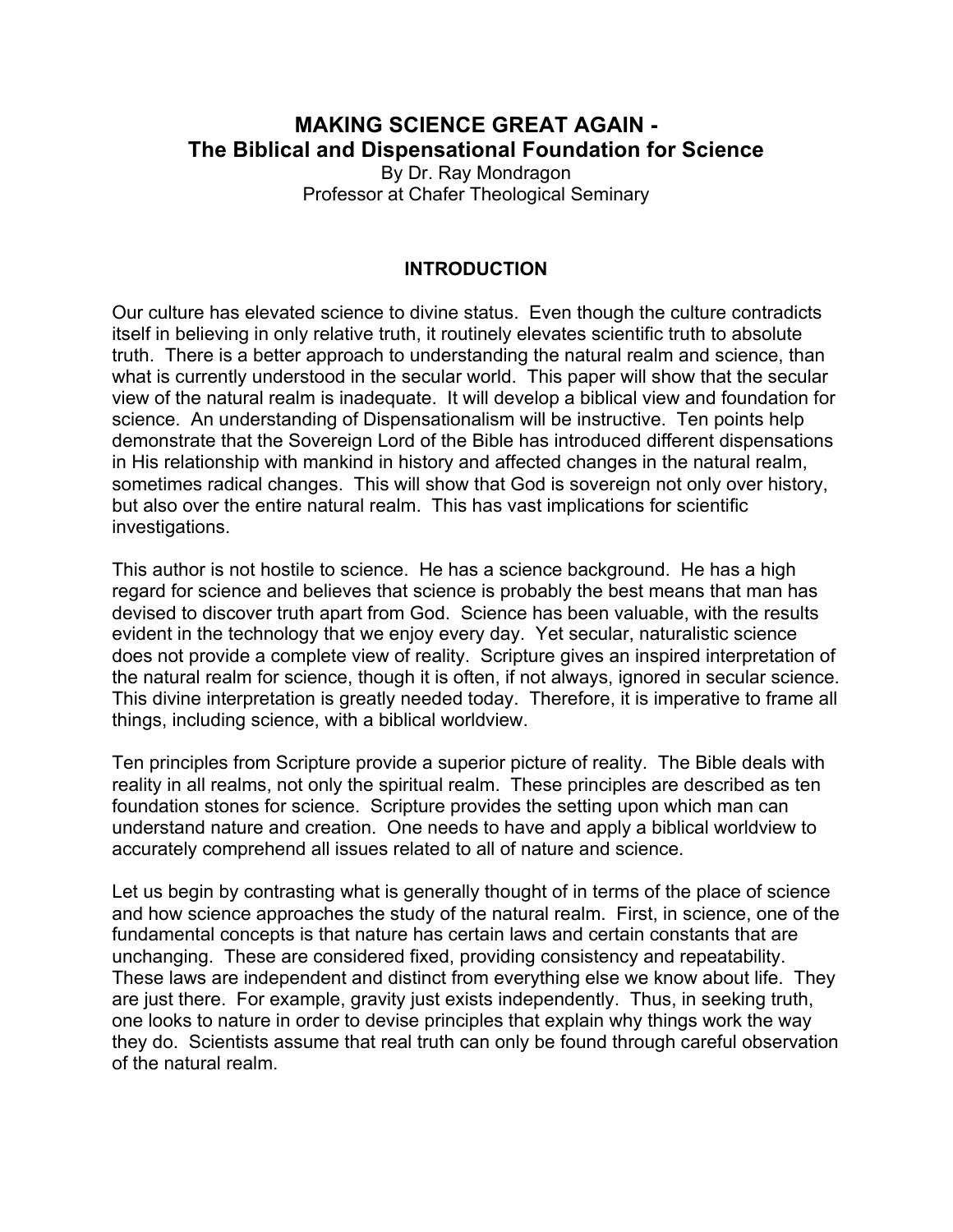When it comes to thinking about God, from a secular viewpoint, one thinks of God as separate and distinct from the natural realm. The laws and constants of science exist separate from God, who might not exist at all. If there is a God, He cannot change the laws of nature. Science attempts to separate the physical realm from any other possible realms, especially any potential spiritual realm. Things relating to God or the spiritual realm are not classified as truth but only as personal opinion, since they cannot be verified or tested. In science the boundaries are very clear, and everything known is considered fixed or constant. When it comes to God or religion, in the secular world, the boundaries become fuzzy. Issues related to God are man's ideas and man's thoughts only. To understand truth, one must have a scientific approach to evaluate nature. Unfortunately, most Christians without a biblical worldview share this view.

A biblical worldview adopts a very different mentality, a different approach concerning the natural realm and "laws of nature and constants." It is a distinct viewpoint and a different approach to science. There are some claims that science makes that are contrary to a biblical worldview. The most important element of a biblical worldview starts with God, Himself. It must begin with God as revealed by Scripture. The following are some introductory conflicts between a secular view of science and a biblical worldview:

### **Eternal**

Many in science believe in the theory that nature is eternal. Some hold to a beginning of the universe with the Big Bang. But it is only the God of the Bible who is eternal.<sup>1</sup> The natural realm was created and it had a beginning.

### **Infinite**

The creation is not infinite but has boundaries. There are some who believe that it does not have any boundaries, since no boundaries have been observed. The biblical viewpoint states that the universe has boundaries. It is only God who is infinite.<sup>2</sup>

### **Truth**

Truth in science is founded mainly upon observations of the natural realm. Science does not claim that scientific truth is absolute. Scripture claims that  $God<sup>3</sup>$  and His Word<sup>4</sup> are truth. That is absolute truth. Truth is personal, not abstract. Science can be a reflection of truth, but not truth in itself. One can learn scientific truths that reflect upon absolute truth but truth remains subject to God and His Word. This paper will develop this concept further.

## **Self-Existent**

There are some who believe that the universe is self-contained. But everything in

<sup>&</sup>lt;sup>1</sup> Psalm 90:2, 93:2, 102:12, 24-28, Isaiah 57:15, Micah 5:2, Romans 16:26. <sup>2</sup> Psalm 145:3, Isaiah 40:15, 17, Romans 11:33-34.

<sup>3</sup> John 3:33, 14:6, Romans 3:4, 7, Hebrews 6:18, Colossians 2:3.

<sup>4</sup> John 17:17, 5:33, Galatians 5:7, 1John 2:21.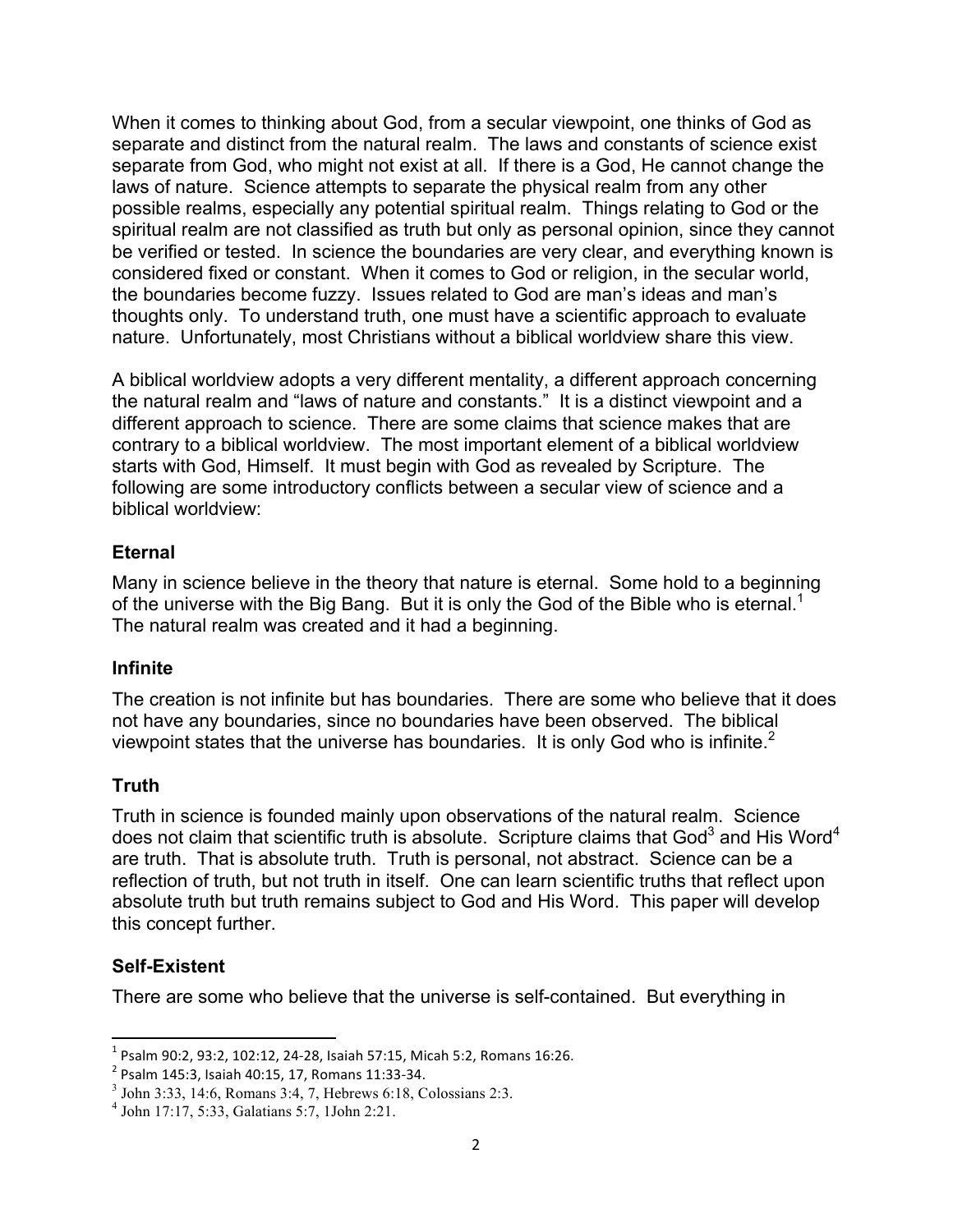nature is dependent and inter-dependent. God is the only one Who is self-existent.<sup>5</sup> He exists with no need for anything outside of Himself. When He created the universe, it was not because He had needs outside of Himself. He was simply pleased to create a universe. Had He not created a universe, God would still be everything that He is, because He is self-existent. The creation is not. The creation is dependent. It is not only dependent, but is even upheld by the Creator. This paper will interpret Hebrews 1:3 and Colossians 1:17 and will explain the concept of outside maintenance of the creation. God is more active in the creation than what is overtly visible and for what most give Him credit.

### **Immutable**

The natural realm is not as fixed with laws or constants as most scientists believe. This paper will propose that constants are temporary and changeable and the natural realm has been changed in the past. Constants are fixed only as God desires. He can intervene at any point and change them slightly or even radically alter them. Scripture shows several times when God altered so-called immutable truths in different dispensations of time past and how He will do that in the future. These dispensations involved not only radical spiritual changes, but in some cases, radical physical changes as well. The natural realm that we observe and study today is different than it was at different periods in the past. We understand from Bible prophecy that the creation will be transformed, and it will be different in the future dispensation. This has far reaching implications for science. Only God is immutable $<sup>6</sup>$  not the laws or constants of nature.</sup>

### **Sovereign**

In secular science, processes are thought to operate independent of a god or forces outside the natural realm. The concept of sovereignty is absent. But God is the only one Who is sovereign.<sup>7</sup> His sovereignty is over all things, including the natural realm. There is nothing in the creation that operates without God orchestrating it, or at least permitting it. He is sovereign over nature and history, and the creation is subservient to the Creator. That is the biblical worldview-- a biblical approach to the natural realm. The implications for science of God's sovereignty are far-reaching.

The biblical view of the natural realm starts with the Creator of the natural realm. It starts with God, the immutable, self-existent, infinite God. He is the Creator and He is sovereign over the creation and sovereign over all things. This is the proper starting point and is fundamental to understanding the natural realm, as well as science. We have a creation that has temporary laws and constants. It is dependent on forces outside of itself. God sovereignly orchestrates world history, as well as all that takes place in the natural realm. That is a totally different view of science than what one would find in any physics or chemistry textbook. To understand reality one must start with a sovereign Lord as revealed in Scripture. Scripture provides an accurate historical

<sup>&</sup>lt;sup>5</sup> Isaiah 40:13-17, Exodus 3:14, Acts 17:25, Colossians 1:17.<br>
<sup>6</sup> Psalm 102:26-27, Malachi 3:6, Hebrews 1:11-12, 6:17.<br>
<sup>7</sup> Psalms 103:19, 47:7, 115:3, Isaiah 46:10-11, Daniel 4:25, 35, Revelation 19:6, 16.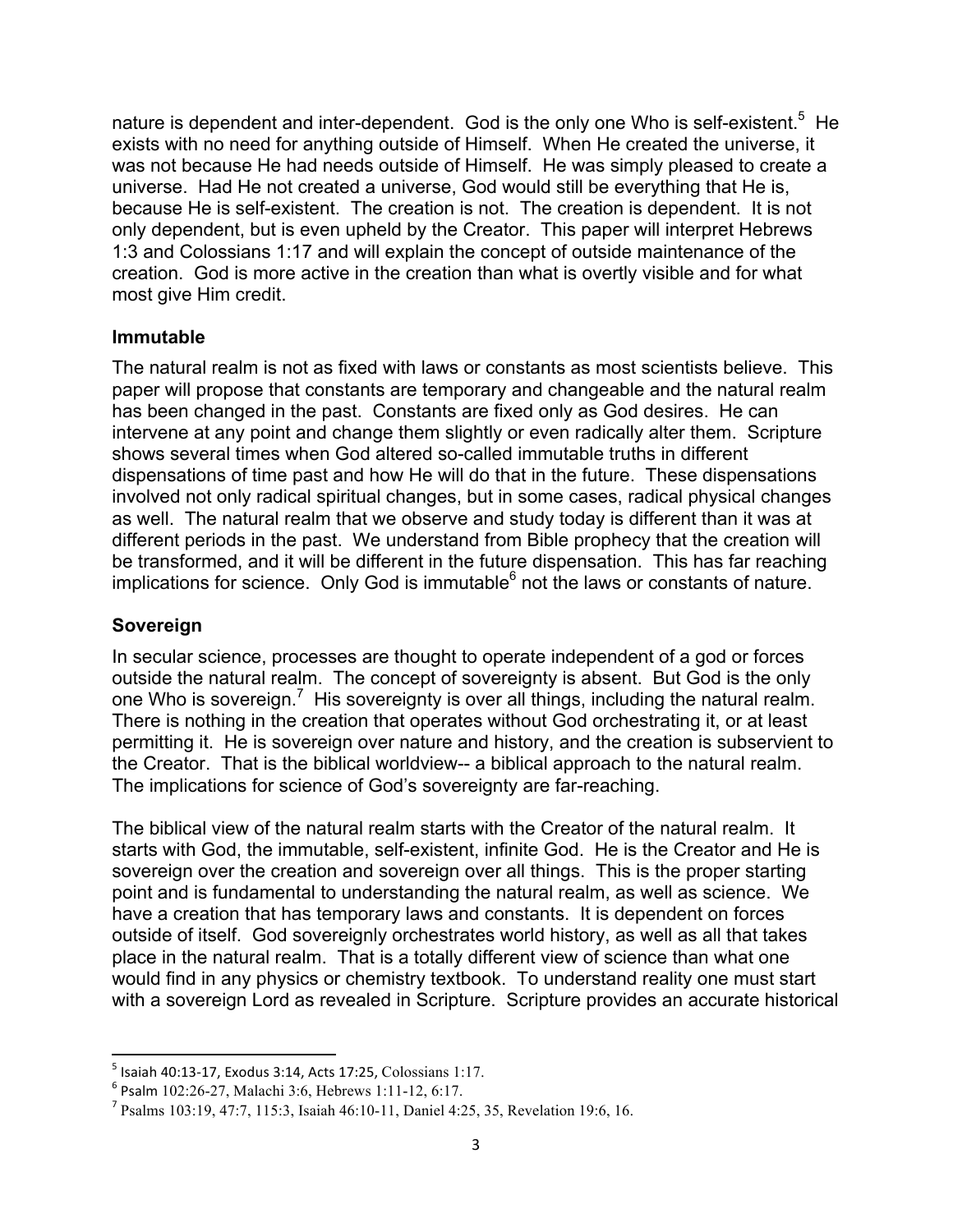record of the ancient past. Assuming an inspired and inerrant biblical text, we can attest that this historical record is reliable, true and represents reality.

## **TEN FOUNDATION STONES FOR SCIENCE**

In order to properly understand reality, one must base all investigations on a solid foundation. The following are the biblical foundation stones for such an endeavor. They consist of ten principles that enable sound science from a biblical worldview.

# **1. The Starting Point in God and Scripture: Not Naturalism**

A sharp contrast exists with what secular science considers scientific truth and absolute truth. Our relativistic culture largely denies absolute truth. Those who believe in inspired Scripture have an alternative in absolute truth.

Today a major assumption and foundation of science is naturalism. Webster defines naturalism, as the belief that the natural world is the whole of reality and that there is no supernatural or spiritual realm. $8$  It should be emphasized that this is a religious viewpoint that begins and ends with nature. Most scientists err by starting with the natural realm or the religion of naturalism. However, in order to properly understand the natural realm, one must begin with the Creator and His revelation in an inspired and inerrant Scriptures. Historically this principle was utilized at the inception of modern science.<sup>9</sup> There are world-class scientists today who practice this Scriptural approach.10 Scripture establishes the parameters of reality, thereby revealing what to expect when studying the natural realm.

## **Scientific Truth**

<u> 1989 - Johann Stein, markin film yn y breninn y breninn y breninn y breninn y breninn y breninn y breninn y b</u>

The worldview of naturalism and its view on scientific truth is a faulty approach in contrast to a biblical worldview that believes in absolute truth.

Consider some characteristics of scientific truth. First, it attempts to be objective. Humans have an inherent nature that prohibits authentic or consistent objectivity. Scientists strive to obtain objectivity, but it is rarely achieved. Objectivity is often lost during the scientific inquiry.

Second, the study of origins or the study of the ancient past has definite limitations. By definition, observational science can only be done in the present. One must be able to observe the phenomena under study. This is in contrast with historical science.

<sup>&</sup>lt;sup>8</sup> Webster's New World Dictionary of the American Language, (Cleveland & New York, The World Publishing Company, 1957), 978.

of the Biblical Basis for Modern Science, Henry M. Morris, (Grand Rapids, MI.: Baker Book House, 1984), 29.<br><sup>10</sup> Just two-world class scientists that this author has personally heard in local lectures, who claim to work fr biblical worldview include Russell Humphries, retired physicist from Sandia National Laboratory and John Baumgartner retired geophysicist from Los Alamos National Laboratory. The major young earth creation science organizations also do science from this perspective: Answers in Genesis, Institute for Creation Research, and Creation Ministries International.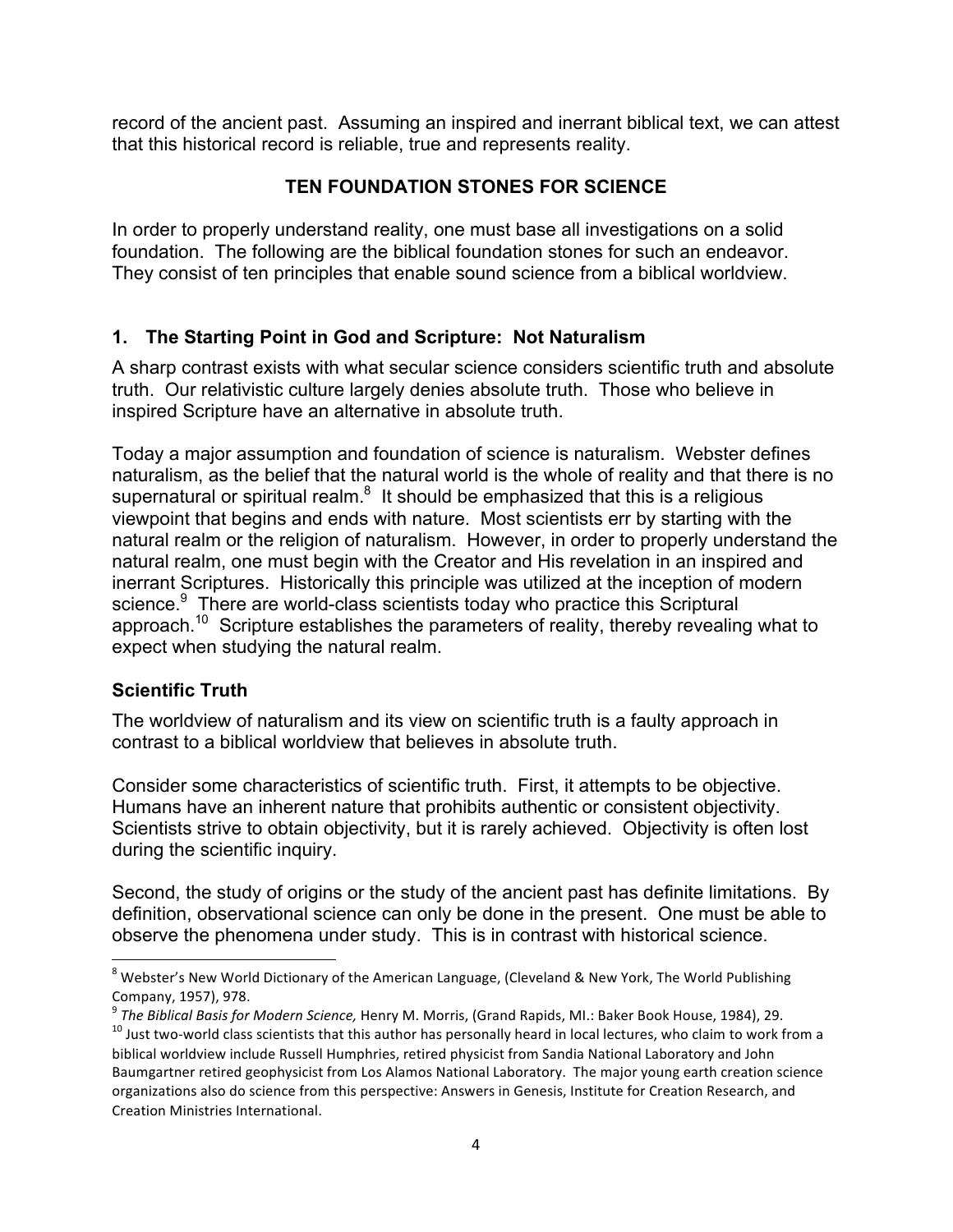Technically, science cannot study the past since the past cannot be observed or repeated. Certainly, historical science can utilize scientific principles in attempting to interpret past events. But all reconstructions of the past, study the traces or remains from the past, and rely upon assumptions concerning the past. The interpretations of the data (traces) from the past are only as good as the assumptions applied. Issues relating to origins or ancient events, like the Genesis Flood require correct assumptions in order to properly interpret those events. Science is very limited in those areas. As set forth below, great controversy surrounds the proper assumptions to apply when interpreting ancient events.

Thirdly, scientific truth is not absolute truth. It is the closest man can come to as potentially finding truth. Instead, scientists readily admit that scientific truth is not absolute. As the well-known evolutionist, George G. Simpson says,

"The concept of truth in science is thus quite special. It implies nothing eternal and absolute but only a high degree of confidence after adequate self-testing and selfcorrecting ..."<sup>11</sup>

That is a good description of science. Note that he said "nothing eternal and absolute." It cannot be absolute truth because it changes.

Fourthly, scientific truth is tentative and changing. Scientists often change or abandon their theories when they discover new data. Truth in science is always changing and hopefully advancing. New research, new data, and new information may completely overturn today's truth, so-called or accepted.

Fifthly, established truth is accepted on the basis of general consensus. David Dye says, "In science, consistency of data interpretation constitutes proof."<sup>12</sup> Hypotheses progress to theories as they are tested and proven to be valid. Upon further observation and testing, the scientific community considers theories scientific laws. Not withstanding, several "laws" of nature have been reversed or abandoned after more data was discovered and further testing performed. Therefore, such laws of nature are not as fixed as most assume. Absolute truth, on the other hand, is immutable.

Finally and most importantly, since scientific truth is derived by man, it has all the limitations and failings of mankind himself. Scripture clearly describes man's limitations and failings (Romans 3:9-18, Ephesians 4:17-19). There are no scientists who are perfect or even fully objective. There are none without biases. There are no scientists devoid of a sin nature. Therefore, even the best scientist, being human, is fallible, depraved, rebellious, darkened, and biased. It is not uncommon for these failures of men to affect the results of scientific inquiry.

<sup>&</sup>lt;sup>11</sup> Notes on the Nature of Science by George Gaylord Simpson cited in *Evolution and Christian Faith*, Bolton<br>Davidheiser, (The Presbyterian and Reformed Publishing Company, 1969), 152.

<sup>&</sup>lt;sup>12</sup> Faith and the Physical World: A Comprehensive View, David L. Dye, (Grand Rapids, MI, Eerdmans, 1966).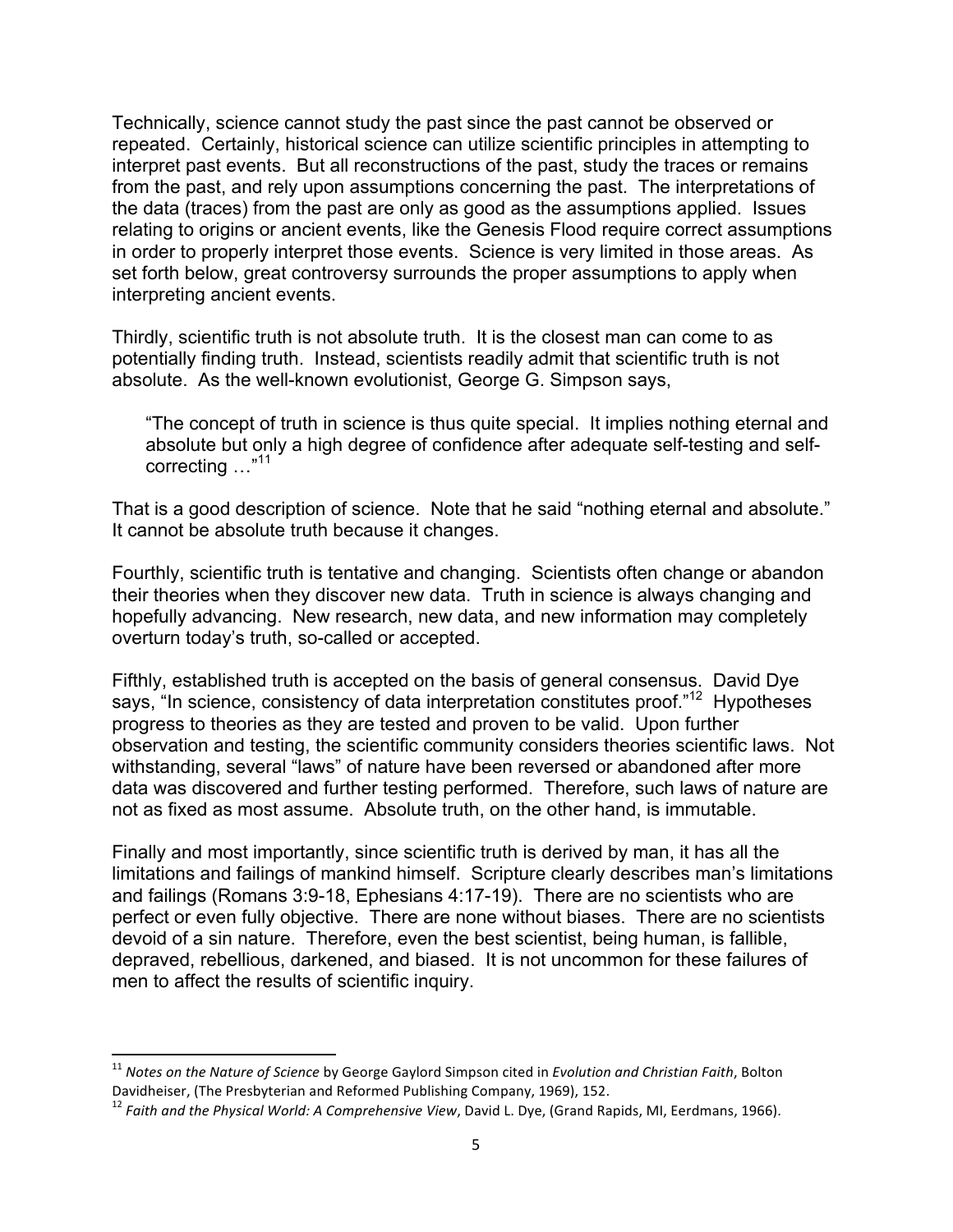Everyone has an agenda. The best scientist is biased with an agenda. This can easily be illustrated by current examples where science has been politicized. So-called global warming or climate change provides a recent example, as scientists have turned it into a political issue. We are in the midst of the Covid-19 virus with obvious politicizing of the so-called science. The safe use of nuclear energy is another highly politicized issue in science that is shrouded in bias. The use of DDT saved millions of lives from malaria in the past, but today it cannot be used to save lives in Africa because it has been politicized. Stem cells and environmentalism have been politicized. Science education in public and state schools is charged with politics. Many research projects are driven by the funding sources, sometimes predetermining the research conclusions. There are varied influences on the outcome on many research projects. Certainly there is an antisupernatural bias against research related to creation science. Indisputably, man's biases affect the results of scientific inquiry.

## **Absolute Truth**

Absolute truth stands in great contrast to scientific truth. For truth to be absolute it must be eternal. Absolute truth is unlimited. Absolute truth is ultimate reality, the world, as it truly exists. The only possible source for absolute truth must be an omniscient source. Absolute truth can only come from One who is eternal, infinite, immutable, and perfect-- God Himself. This is the reason our relativistic culture denies the existence of absolute truth. It denies God as that source. Scientific truth is far from perfect or eternal. It is changing, limited, and an inadequate description of ultimate reality. Only absolute truth is eternal, unchanging, unlimited, and perfect. It is the ultimate reality. Absolute truth is found only in Scripture. That does not mean we always understand every passage, nor does it mean that we always correctly interpret any given passage. But if we do utilize sound, hermeneutical principles, we can usually come close to the intended meaning of the original author.

Only the Scriptures provide the source of absolute truth. Man does not possess absolute truth (Romans 3:4). Absolute truth is personal. It is embodied in and comes from a person. God the Father is described as "true" (John 3:33). Jesus Christ claimed, "I am the way, the truth  $\ldots$ " (John 14:6).<sup>13</sup> If the Father and Son are truth, then we would expect that the Hoy Spirit is also truth. The Spirit is described as the "Spirit of truth" (1John 5:7). Jesus described Scripture as "truth" (John 17:17). Even the gospel itself is called the "truth of the gospel" (Galatians 2:5). Therefore, absolute truth is only found in God Himself and in His inspired revelation. To exclude the data of Scripture in scientific inquiry is a monumental error. It is actually unscientific because it suppresses important data on the natural realm.

## **Naturalism**

<u> 1989 - Johann Stein, markin film yn y breninn y breninn y breninn y breninn y breninn y breninn y breninn y b</u>

The religion of naturalism has hijacked science. As noted above, assumptions are necessary to interpret past events. But naturalism is not an adequate basis for

<sup>&</sup>lt;sup>13</sup> New American Standard Bible: 1995 update. (1995). LaHabra, CA: The Lockman Foundation. All quotations are from the *New American Standard Bible.*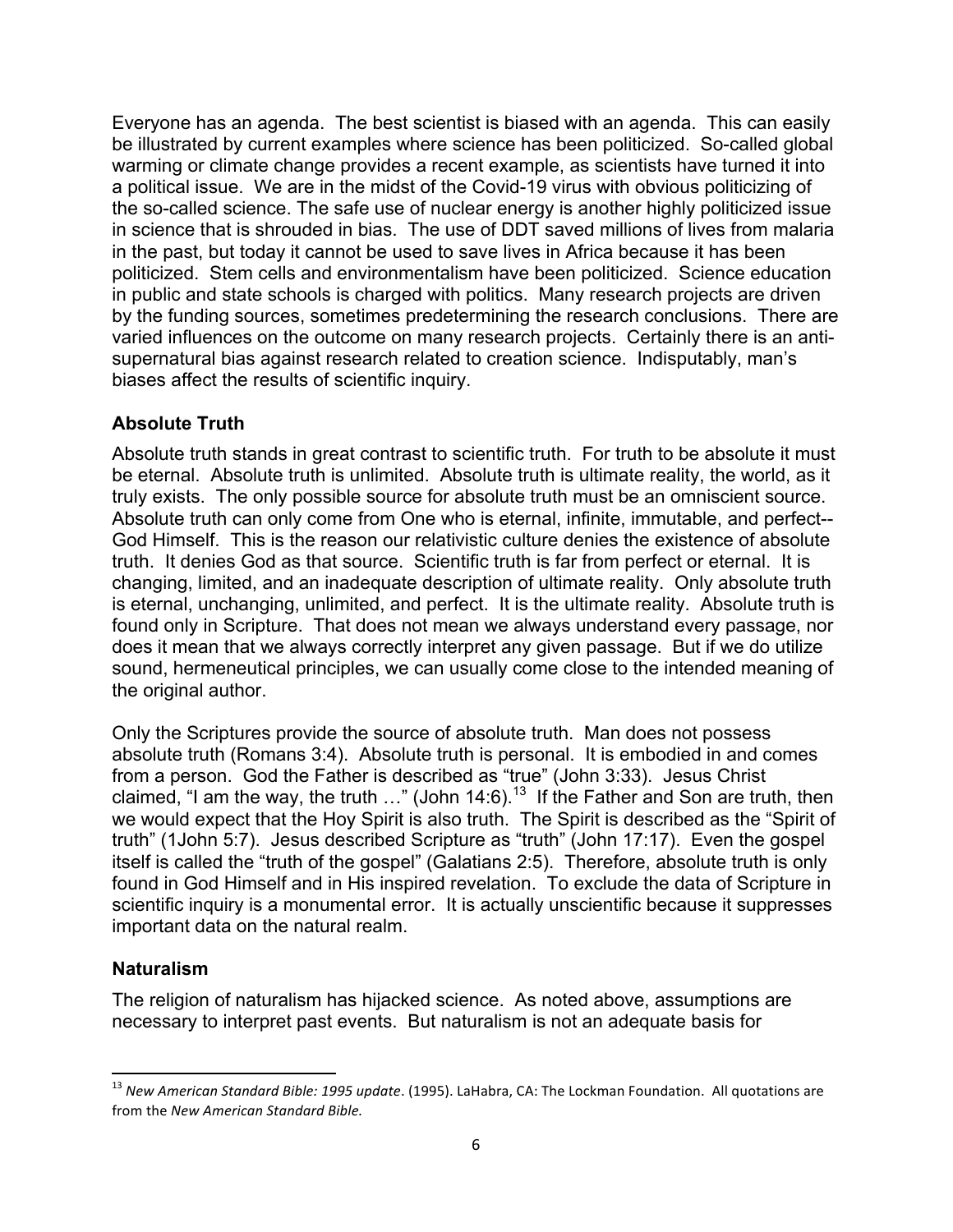interpreting the physical data of the ancient past because of its inadequate assumptions, as set forth below.

Most of the main assumptions of naturalism are faulty. A major assumption of naturalism is uniformitarianism. The essence of this assumption is that present, observed processes can be used to project back into the ancient past to estimate the processes of the past. This idea is described by the well-known adage "the present is the key to the past." Even today, this assumption cannot be established. See below for an explanation of this failed assumption.<sup>14</sup>

Another key assumption of naturalism is evolutionism. Evolutionism fails based on its circular reasoning. It assumes what is to be demonstrated regarding origins. It builds a whole foundation of interpreting the past on a failed theory, i.e. mutations.<sup>15</sup> The more we learn about evolution, specifically Darwinian evolution, the weaker it becomes in the scientific community. Building a structure on a failed foundation is unwise.

Another major assumption of naturalism is a rejection of revelation as a source of truth. Naturalism depends solely on the reasoning of man. According to Scripture, this is not a reliable basis as already noted briefly above.

Science today is biased against the supernatural. Not only is revelation rejected outright, but many major biblical events are discounted or considered mythical or nonhistorical and therefore unreal. To reject such relevant data in scientific inquiry is unscientific.

## **Adequate Starting Point for Scientific Inquiry**

The religion of naturalism is not an adequate foundation for scientific inquiry, especially in relation to ancient historical events with no or limited observers. In contrast, a Biblical worldview is needed to properly interpret ancient events and the natural realm. The only reliable source of data for such interpretation is the record contained in the historical narratives of the Scriptures. The Scriptures always claim at least a divine observer of the events. All the physical data and traces of the past must be interpreted through the lens of that biblical revelation. Man's rational abilities alone with no observers are not sufficient to give sound results. The secular assumptions about the past cannot be substantiated. It is only Scripture that sets an inspired and inerrant foundation for good science, both observational and especially historical science. Therefore, Scripture, when rightly interpreted, is the only adequate foundation to interpret ancient historical events.

Scientific inquiries must begin with revelation because no man was present to observe ancient events. No man was there to observe the creation. There were very few observers of events such as the Genesis Flood. Revelation, therefore, sets an inspired and inerrant foundation for good science.

<sup>&</sup>lt;sup>14</sup> Refer to pages 15-21.<br><sup>15</sup> It is beyond the scope of this paper to include a refutation of evolutionism but the evidence for this is abundant.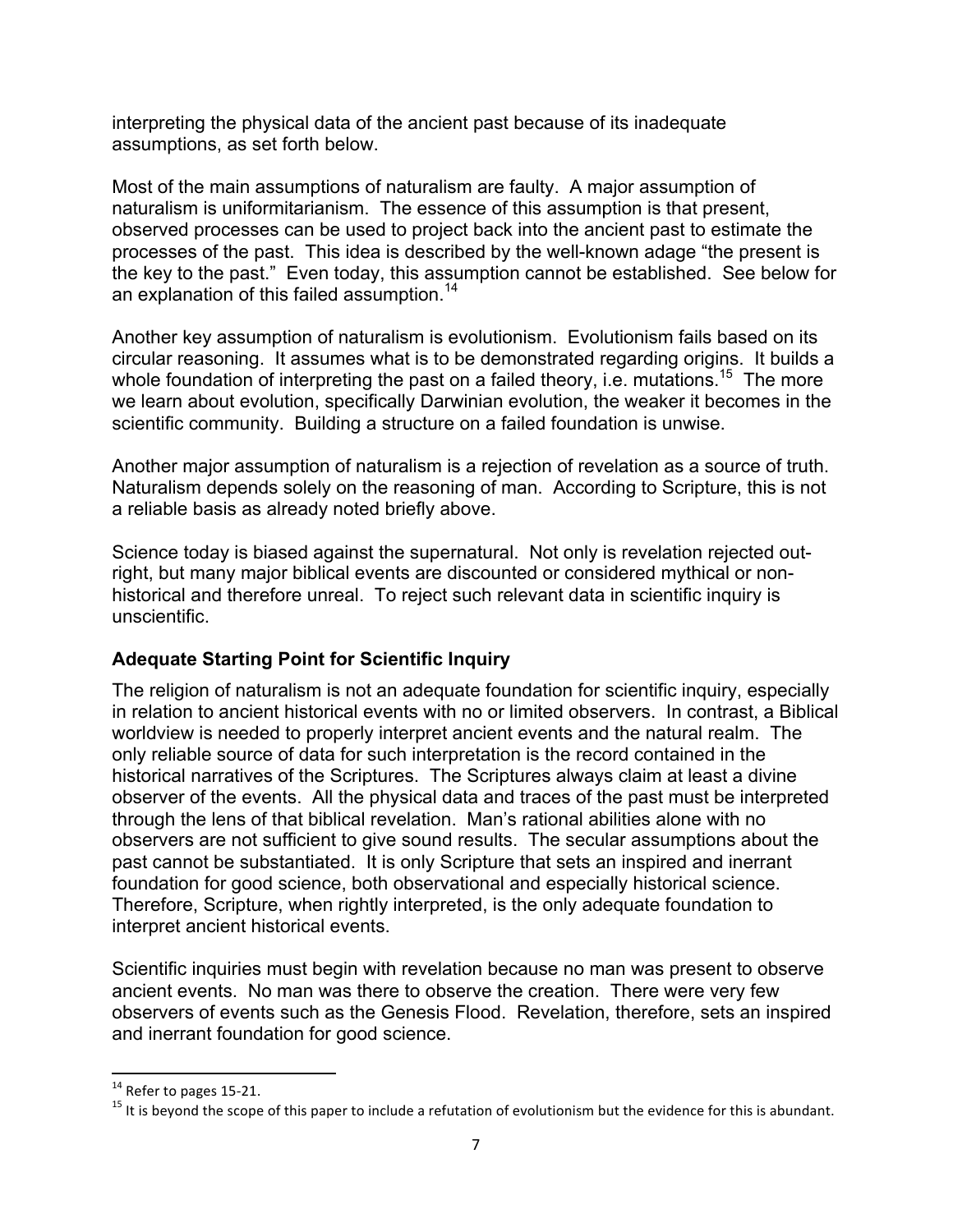Scripture is the broad, over-arching foundation stone for understanding the natural realm. All the other foundation stones below build upon it. This approach necessitates a biblical worldview.

## **2. The Product of God's Creation: Not Evolution**

The second foundation stone is creation, and it comes from the first words of Scripture in Genesis 1:1. These words have been described as "… the simplest, yet most profound, words ever written ..."<sup>16</sup> Science cannot begin with an eternal creation or nature, or with an unchanging nature. Science must start with a Creator who created all things. Evolution is a driving principle in secular science and it permeates much that is done in the name of science today. Scientists have demonstrated the failure of the theory of evolution. 17 Michael Denton, a microbiologist, concludes his book with "Ultimately the Darwinian theory of evolution is no more nor less than the great cosmogenic myth of the twentieth century."18 No valid scientific evidence supports the theory. Creationism and evolutionism are radically different, irreconcilable theories on origins. A valid scientific inquiry must begin with God as Creator of all things, the natural realm. The creation is the product of a Creator who spoke everything into being. That is what Genesis 1 tells us. That starting point will affect the results of all scientific areas.

## **3. The Finite & Temporal Nature of Creation: Not Eternal**

The third foundation stone also comes from Genesis 1:1. Genesis 1:1 reveals that the creation has an actual beginning, not a naturalistic Big Bang.<sup>19</sup> The concept of time also arguably began with the creation of the heavens and earth. Creation is also finite, rather than unlimited. Only God, Himself is infinite and eternal. Additionally, creation has a future described by Scripture. 2Peter 3:10 reveals that the present natural realm will be burned up with intense heat. This will be a major transformation of the creation, $20$  possibly its very end and the exposure of the spiritual realm. Naturalistic science cannot predict such a future outcome.

In contrast, many in science view the natural realm as beginning with the Big Bang and existing indefinitely into the future. Many also think the natural realm is unlimited in

<sup>&</sup>lt;sup>16</sup> The Biblical Basis for Modern Science, Henry Morris, 77.<br><sup>17</sup> There is a growing number of published works from both creationists and non-Christian authors that demonstrate the failure of the theory of evolution. One such work by a microbiologist is *Evolution: A Theory In Crisis*, Michael Denton, (Bethesda, MD, Adler & Adler Publishers, 1985).<br><sup>18</sup> Ibid, p358.<br><sup>19</sup> Alex Williams and John Hartnett present the scientific weaknesses of the big bang theory in *Dismantling The Big* 

*Bang*, (Green Forest, AR, Master Books, 2005).<br><sup>20</sup> Refer to discussion on pages 15-16.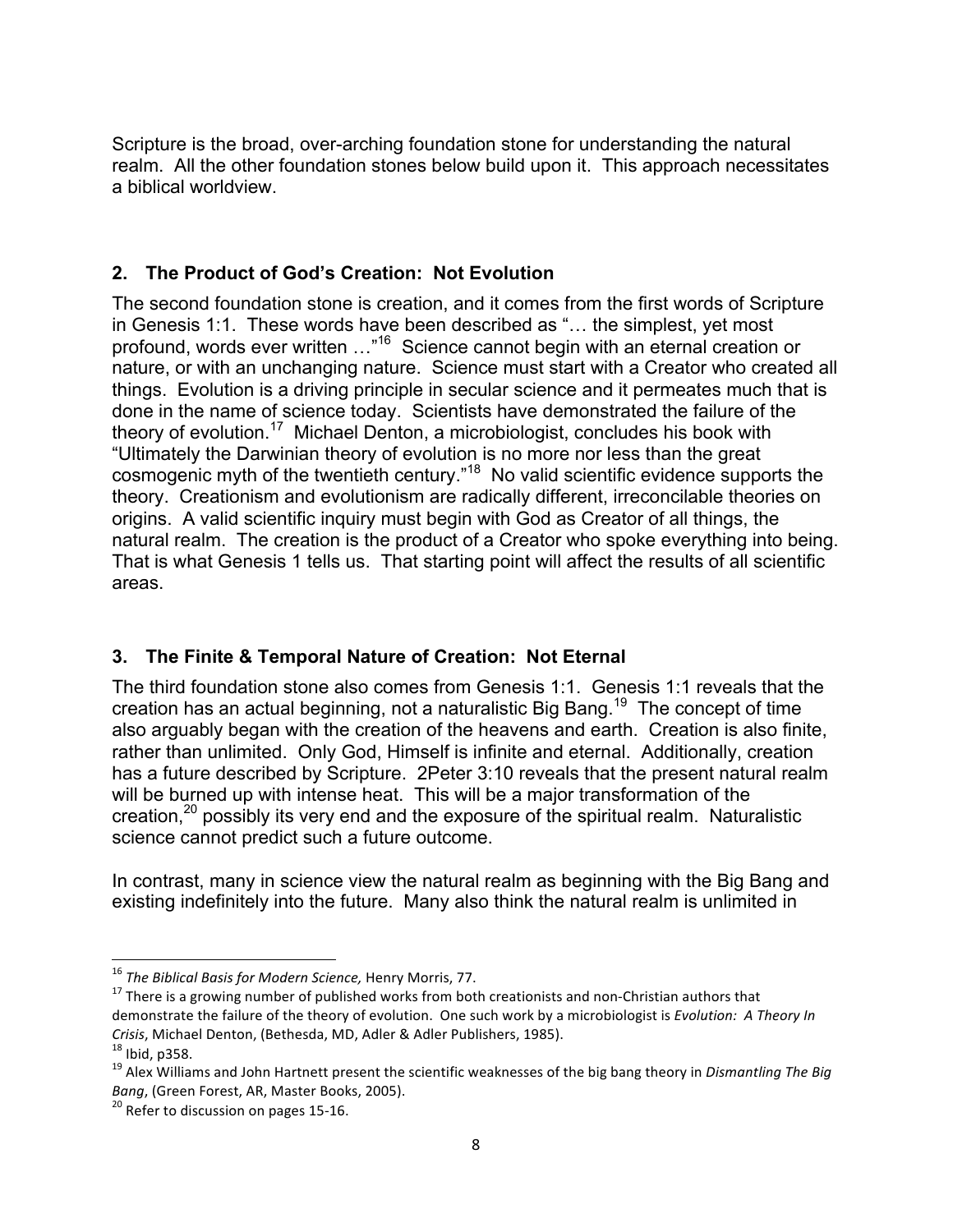scope, since the edge of the universe has not been observed. There is considerable debate and uncertainty over these theories.

Genesis 1:1, however, is a statement of science as much as anything one can find in a physics, biology or any other textbook. It is a fundamental statement of science. It incorporates all the elements of science, including time, energy, forces, processes, instrumentality, and matter. The creation had a supernatural beginning, will have a future supernatural transformation, and is not eternal. There are indications in Genesis one that reveals that the universe is also limited in terms of dimensions, not just in terms of time. It is finite.

# **4. The Mandate for Technology: Not Environmentalism**

The fourth foundation stone comes from Genesis 1:28-30. This is commonly referred to as the "dominion" or "creation" mandate. The decree includes two elements. The first is a mandate for marriage and families for the purpose of populating the newly created earth described in Genesis 1:1-27. God instituted the generation of families at the onset of creation.

The essence of the second element is the basis for technology. God commissioned man to subdue and exercise a measure of sovereignty over the earth. This dominion over the creation serves to support the flourishing of the families in the first element. Man's sovereignty necessitated an understanding of the natural realm. In his effort to understand creation, man must investigate it. This is the basis of science. This understanding leads to the development of technology. Once man has gained a proper understanding of creation, he can utilize the resources of the creation. This development of technology is the essence of subduing and ruling over the creation. The study of science and the development of technology have no philosophical basis in the secular worldview. These are concepts that are unknowingly stolen, or at most assumed from our biblical worldview. The dominion mandate sets the foundation and parameters to do good science.

The original language of the two terms, subduing and ruling, gives us insight on the Creator's meaning and intent. The Hebrew word for subdue ( $\phi$ כב) in other contexts is a very strong, even military, word. It is used in reference to bringing something into bondage.<sup>21</sup> But in the Genesis 1 context, before the effects of sin, it is most likely not used in this negative sense. In that perfect environment, it is probably used in a robust sense but not a negative sense. Instead, the concept of harnessing was in view, specifically harnessing the resources that God put in His creation in order to be useful for man's flourishing.

The second word, to rule (hdr), is another strong Hebrew word. It connotes the idea of ruling or having dominion over something, as a king or ruler is sovereign. Adam was given a delegated authority to have sovereignty over a portion of God's overall creation, and he was to rule it like a king. A king does not destroy his kingdom but exercises his

 $^{21}$  Joshua 18:1, 1Chronicles 22:18, 2Samuel 8:11.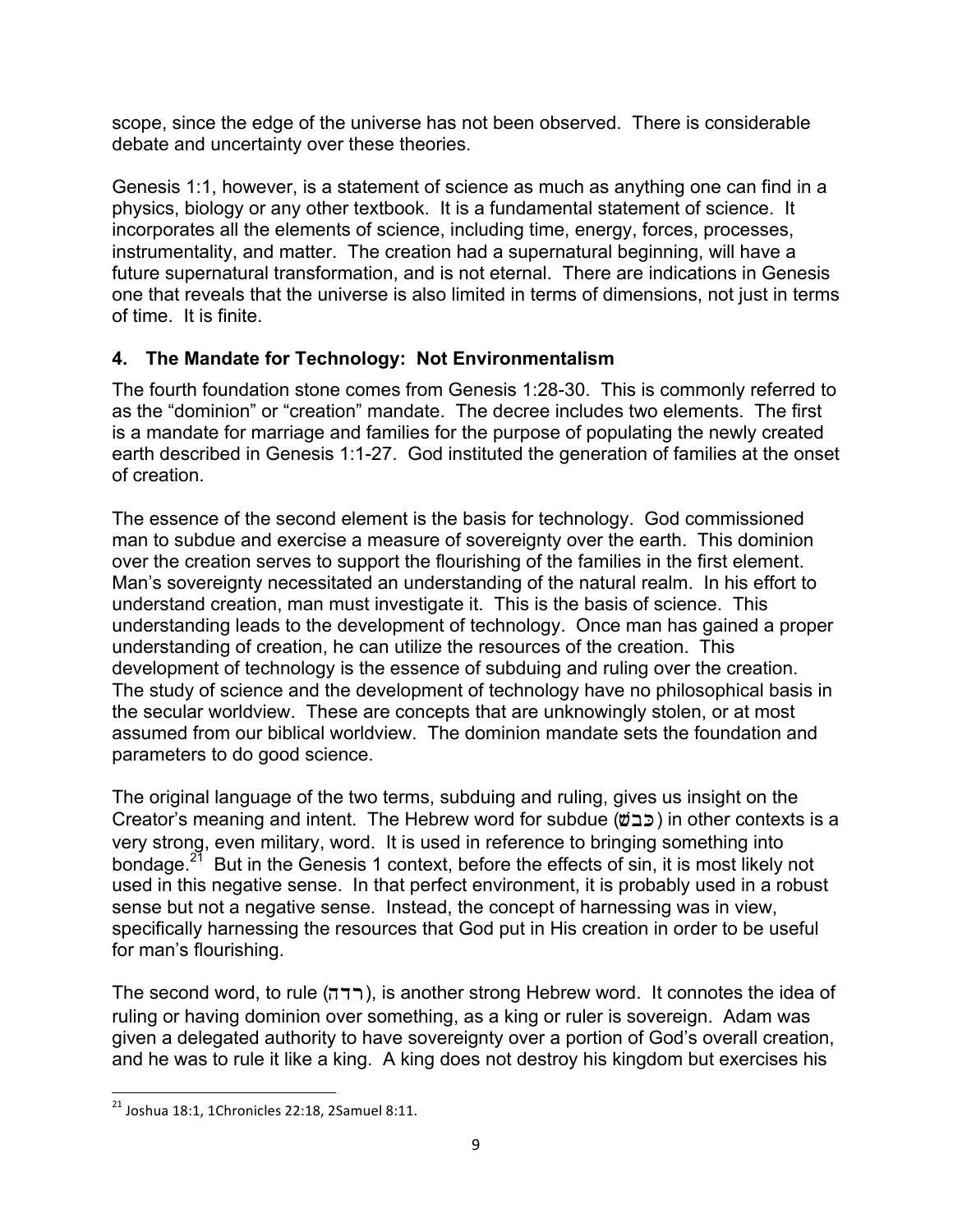sovereignty in the sense of managing. A king manages his kingdom wisely and utilizes it for the good of all.

Today, environmentalists insist that mankind must leave the earth pristine, if there is such a thing. This political agenda is in direct conflict with a biblical worldview. While the creation mandate does not say to destroy the environment, it does command us to harness and utilize the creation.

Environmentalism insists on preserving and not utilizing resources. The Bible commands man to study, harness, and utilize the resources of the creation. The Creation is a resource that is beneficial for mankind. In fact, it is a provision that God has made that mankind may survive and flourish. It can be used and protected as a wonderful gift from the Creator.

In summary, man's exercise of sovereignty leads to science, which leads to technology, which leads to manufacturing, which leads to vocations. Those vocations may include involvement in science, technology, manufacturing, cultivating crops, building houses, education, communications, medical and electrical fields, electronics, computers, and many others. The Bible gives us parameters and guidance for doing good science and developing technology.

# **5. The Very Good Creation: Not with Entropy**

The fifth foundation stone comes from Genesis 1:31. God Himself describes the original creation after six days of creation as "*very good*." That was before the Fall of mankind recorded in Genesis 3. This "*very good*" declaration has far-reaching implications. It meant that during the 6 days of creation God was not only bringing the universe into being, out of nothing, but was also in the process of building certain properties and constants into the creation. The process was not complete until all was declared "*very good*." Since no one was there to observe, we cannot project back to determine what those processes were like nor whether we could have measured them. It means that the creation that we live in today is very different from the original creation because all creation was affected by the Fall. It is reasonable to expect many, if not all, the so-called laws of nature and constants to be altered or even radically changed from the original creation. It means that before the Fall at least some, if not all aspects of the second law of thermodynamics were not present in the creation. The second law of thermodynamics is defined as the universal tendency of structured systems to move from order to disorder or more commonly described as the law of decay. There would not be any entropy, the quantification of this negative movement. There was no decay, no movement toward disorder, nor any disintegration of systems before the Fall. Certainly there was no death.<sup>22</sup>

The sin introduced by Adam affected not only mankind spiritually, but it had an impact on all of the creation, including the universe. Dispensationalists observe in Scripture a

<sup>&</sup>lt;u> 1989 - Johann Stein, markin film yn y breninn y breninn y breninn y breninn y breninn y breninn y breninn y b</u>  $22$  Romans 5:12-14.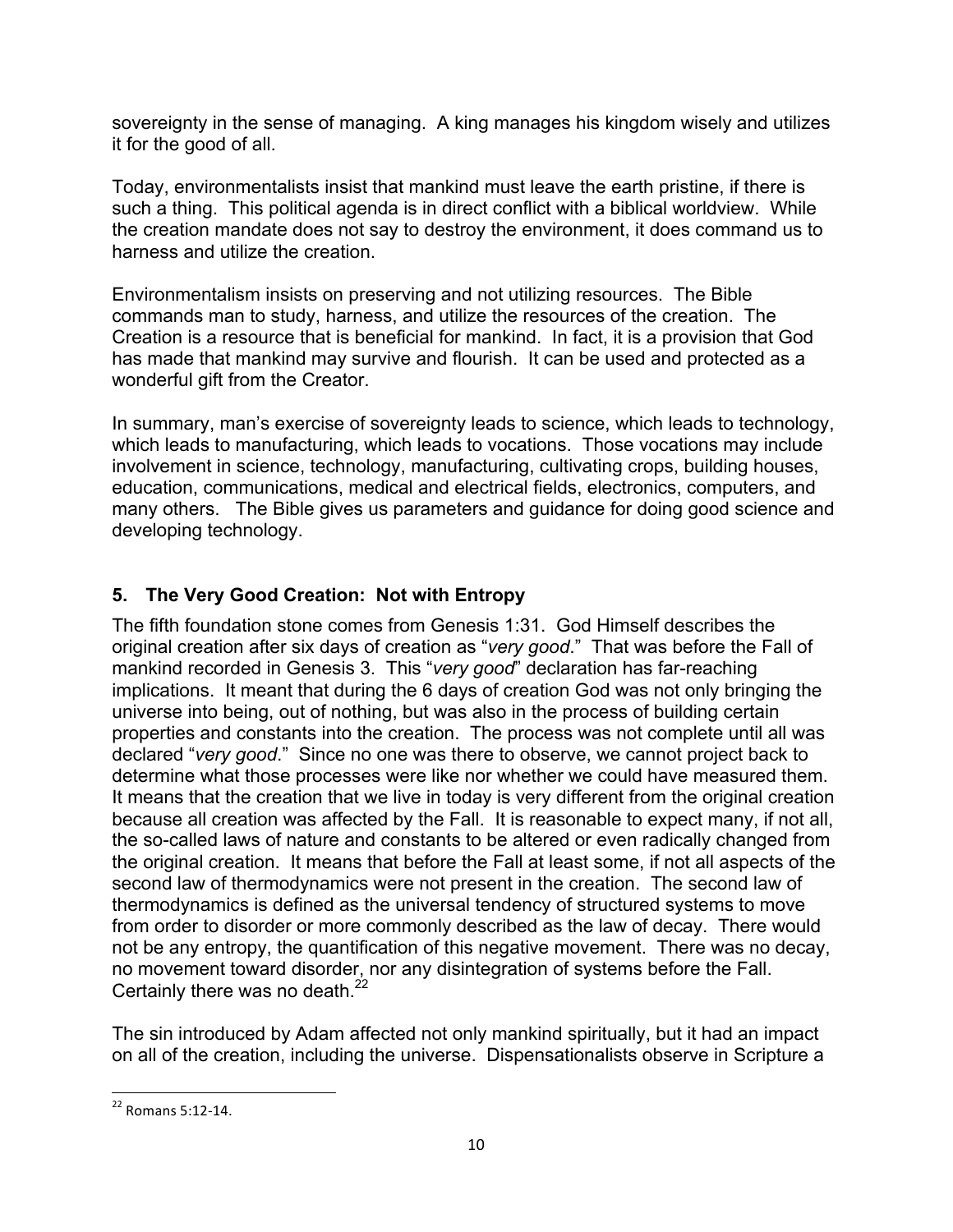pre-Fall dispensation and a post-Fall dispensation. After the Fall, God changed many things as a result of the first sin and introduced this subsequent dispensation. These changes were a direct result of God's judgment and affected both the spiritual and the natural realm. They were changes that God instituted, rather than anything resulting from natural processes.

If one could have made observations of the world before the Fall, he would observe a very different world from the world after the Fall and very different from today. The science before the Fall would vary drastically from the science of today. That fact is indicated by the record of the events after the Fall in Genesis 3. The biblical text (3:14) tells us that the serpent was significantly changed, "*Cursed are you more than all cattle, And more than every beast of the field; On your belly you will go, And dust you will eat All the days of your life*." This verse informs us that some physical changes occurred in the anatomy and even DNA of serpents. The text also hints at possible dietary changes for the serpent. The phrase "*more than*," repeated twice, indicates that the rest of the animal kingdom was also cursed. Therefore it is reasonable to conclude that all of zoology was radically changed after the Fall.

The pain of women in childbirth was greatly increased after the Fall (3:16). It is possible, though not implicitly stated, that there were physical changes in the man as well. If so, all of anthropology was changed.

The text states "*Cursed is the ground because of you*" (3:17). This little insight informs us that the entire earth was affected and thus all geophysics was changed. The actual changes and extent are not stated but they appear to have been radical, with negative effects.

Genesis 3 reveals that all botany was changed with the words "*Both thorns and thistles it shall grow for you*" (3:18); implying that plants did not have thorns or thistles before the Fall. There may have been other botanical changes as well but they are not detailed in the text.

The curse on man implies other changes as well. Work and effort before the Fall, appears to have been unrestrained and unhindered. The words "*By the sweat of your face You will eat bread*" (3:19) show new physical forces at work after the Fall. The existence of death was also new after the Fall. These examples imply an imposition of some aspects of the second law of thermodynamics. Therefore, laws and constants of physics were radically changed. Some constants and processes, such as the second law of thermodynamics, affect nearly all other constants and processes in the natural realm. The operation of the second law is observed in the astrophysical realm as well, implying that the Fall affected not just planet Earth, but the entire universe. Therefore, the entire post-Fall world is radically different than the pre-Fall world. Much more could be said about these changes, but these are enough to make the point that the pre-Fall world was radically different physically from the post-Fall world.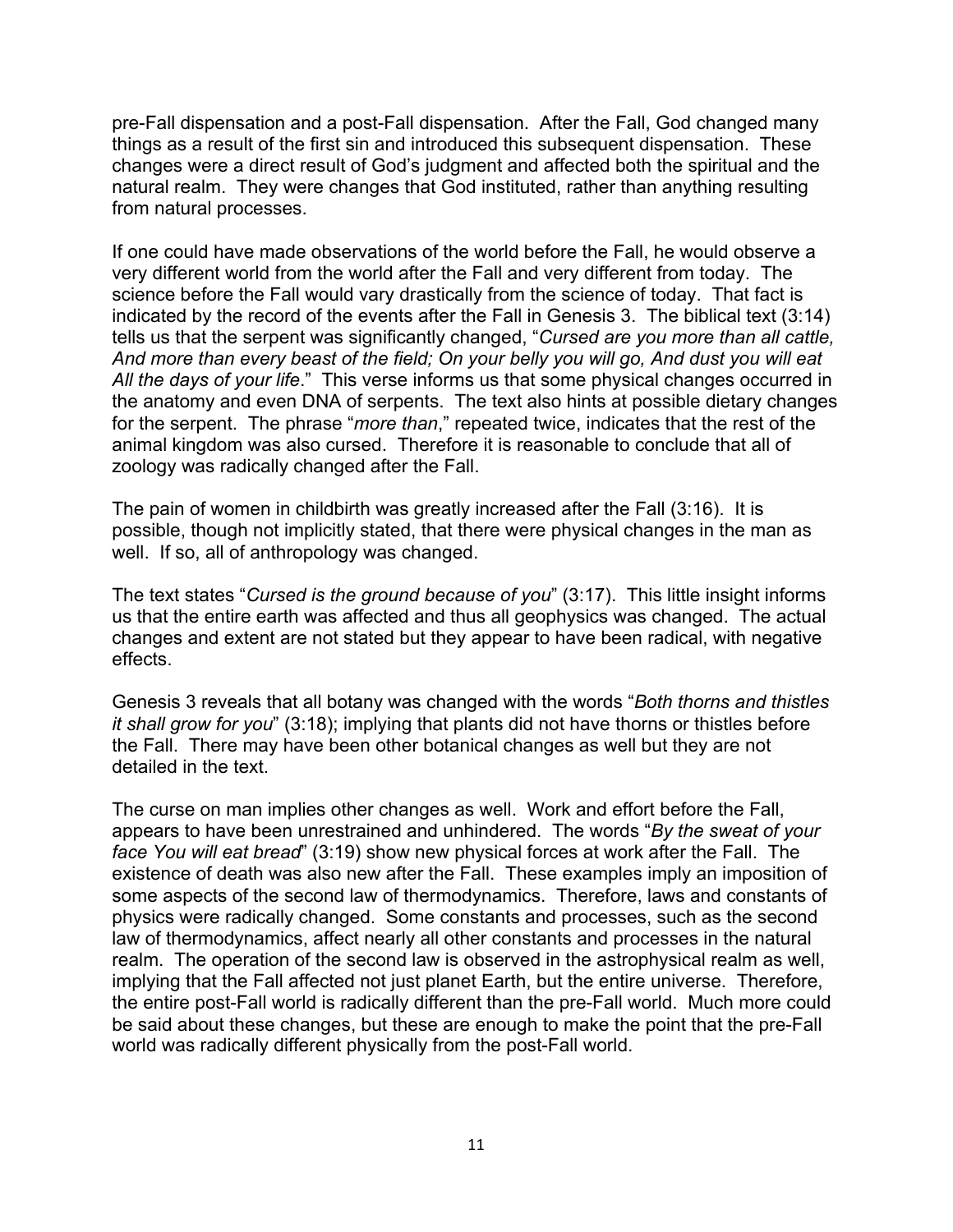All the changes after the Fall are direct judgments by God Himself. These changes are not natural, evolutionary changes but are changes that God imposed on the creation. Romans 8:19-22 clearly shows that God is the direct cause of these changes. Romans 8:20 is especially clear: "*For the creation was subjected to futility, not willingly, but because of Him who subjected it, in hope … .*" God is the One who "*subjected*" the creation to "*futility*," a biblical description of the second law of thermodynamics. It is also stated that the subjection was "*not of its own will*." Nothing in the natural realm was a cause of these changes. Radical changes in nature are not natural, but are supernatural. The hope inherent associated with the curses is the anticipation of removal from the creation in the future, thereby disclosing God's absolute sovereignty over the creation. This sovereignty and these dispensational changes are expanded below.

There is also no way to go back and observe the conditions before or immediately after the Fall. There are virtually no pre-Fall traces of events or conditions from that time. The same creation remains today, but it is radically different. Therefore, science cannot reconstruct or evaluate those conditions. The naturalistic worldview and secular science are limited because they reject biblical revelation. We are utterly dependent upon revelation for this information and this data.

## **6. The Purpose to Reveal God: Not Purposeless**

<u> 1989 - Johann Stein, markin film yn y breninn y breninn y breninn y breninn y breninn y breninn y breninn y b</u>

The sixth foundation stone involves the purpose of the creation. Naturalism and evolutionism see no purpose for the natural realm. All is random with no purposeful direction. Evolution has simply progressed from molecules to man with no outside guidance. Scripture clearly establishes a purpose for all things, including the creation itself. The purpose of man is to glorify God. $2<sup>3</sup>$  This purpose extends to the creation. Paul clearly indicates a purpose for the creation in Romans 1:19-20:

"*Because that which is known about God is evident within them; for God made it evident to them. For since the creation of the world His invisible attributes, His eternal power and divine nature, have been clearly seen, being understood through what has been made, so that they are without excuse*."

One should notice all the words about knowing here: "*known*", "*evident*" (twice), "*clearly seen*", and "*understood*". The concept of "knowing things" is a scientific endeavor. It involves investigating and learning from the creation many things about God. The passage speaks of an internal revelation ("*evident within them*") through conscience. It also informs of an external, observable revelation ("*understood through what has been made*") through the creation. The creation is the very object of scientific inquiry. This revelation of creation has been available to mankind "*since the creation of the world*." God has made His revelation evident to every human being on the face of the earth in all ages. It is "*clearly evident*" to all mankind, not just to scientists. The scientist should be the first to recognize this revelation of God.

<sup>&</sup>lt;sup>23</sup> Westminster Shorter Catechism, question 1: "What is the chief end of man? Man's chief end is to glorify God, and to enjoy him forever."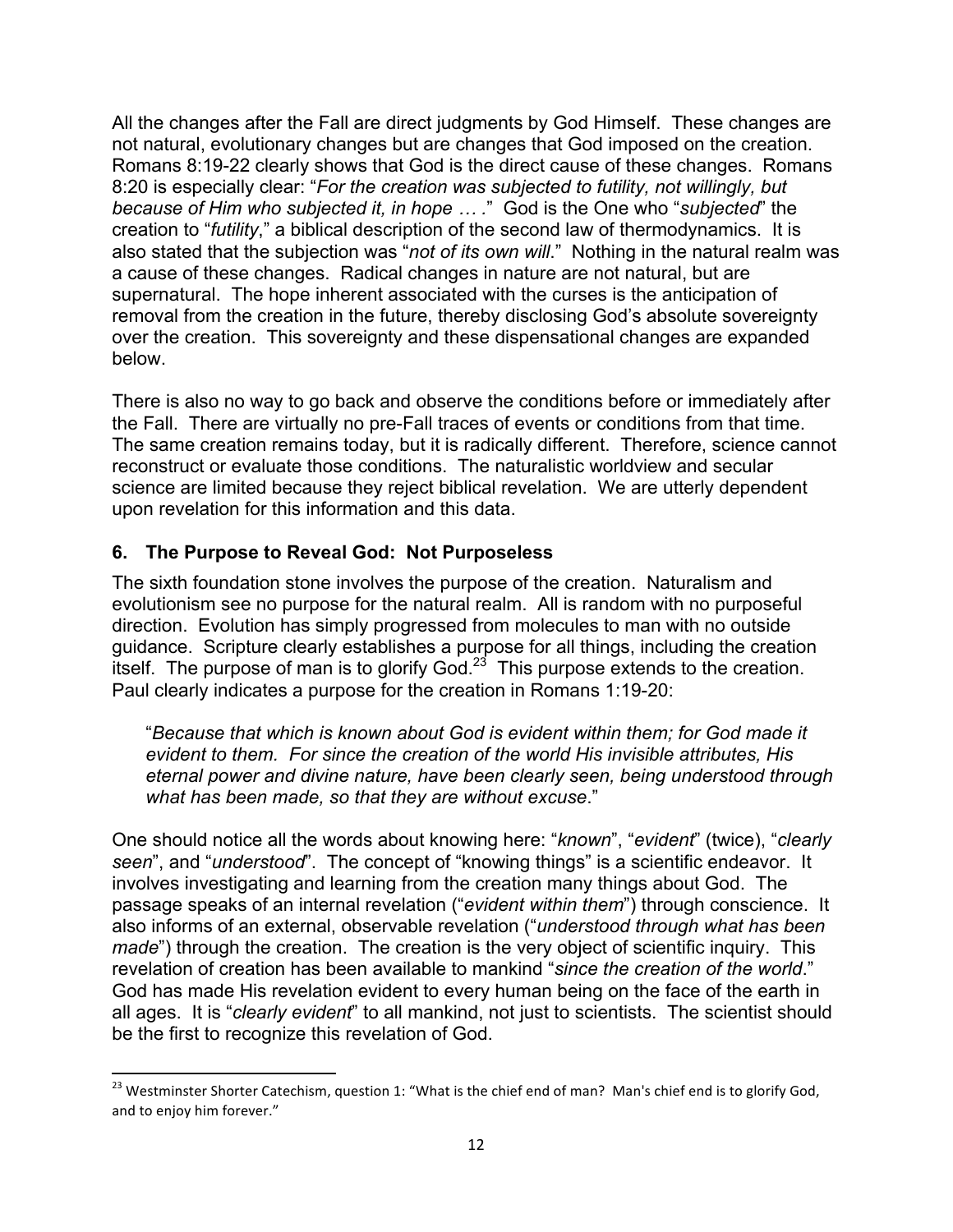The main purpose of the creation is to reveal something about the Creator. Our intelligent Creator has built into the creation evidence of His person and of His intelligent design. Evidence of God behind the creation is seen from evidence of design. Theologians describe this as General Revelation.

A secondary purpose of the creation and this general revelation is to make mankind accountable to the Creator. The text says, "*so that they are without excuse*." All are accountable but especially those who study the creation, namely scientists. Paul frames the clause in the negative because mankind in general rejects this revelation. Secularists, naturalists, and most unbelieving scientists reject this view of the creation.

For the scientist who is a Christian, there is a tremendous motivation to seek for meaning and purpose behind the creation that he is studying. He can even look for evidence in the creation for some aspects of the nature of the Creator.

There are other passages showing this purpose of the creation. Psalm 19:1 reveals, "*The heavens are telling of the glory of God; And their expanse is declaring the work of His hands*." The next two verses in the Psalm indicate that the communication is not by way of language, nevertheless is communication all the same. This is poetic language, rather than historical narrative, but the meaning behind the images is that astrophysics and astronomy reveal the glory of God. Other passages such as Job 12 reveal this purpose of the creation as well.

## **7. The Sovereign Control over Creation: Not Chance**

The seventh foundation stone involves God's sovereign control over the creation. The Bible clearly teaches that God is sovereign over all things.<sup>24</sup> Theologians generally concentrate on God's sovereignty over people and history. His sovereignty over the natural realm is not as commonly presented. But Scripture is just as clear about God's sovereignty over nature as it is regarding people and history. He is not bound by natural law, constants, or anything else in the natural realm. The natural realm does not operate independent of the Creator, as naturalists believe. Certainly events in the natural realm are not random as the theory of evolution emphasizes. As Creator, God is absolutely sovereign over the entire natural realm. He freely uses the natural realm to accomplish His will and purposes. Only a few clear examples among a multitude demonstrate this clear theme observed from Genesis to Revelation.

## **Sovereignty over Inanimate Nature**

<u> 1989 - Johann Stein, fransk politik (d. 1989)</u>

Psalm 104 is one of many passages that reveal God's sovereignty over a variety of areas in the natural realm. The basis for worshipping God is His sovereignty over nature. Certainly this is poetic literature, but the meaning of the images clearly indicates God's sovereignty over and use of nature. God orchestrates climatology in 104:3-4. Climatology is not simply the working of independent hydrology, winds, and atmospheric

 $24$  This is taught not only in individual passage like Psalms 103:19, 47:7, 115:3, Isaiah 46:10-11, Daniel 4:25, 35, and Revelation 19:6, 16 but as an entire theological category.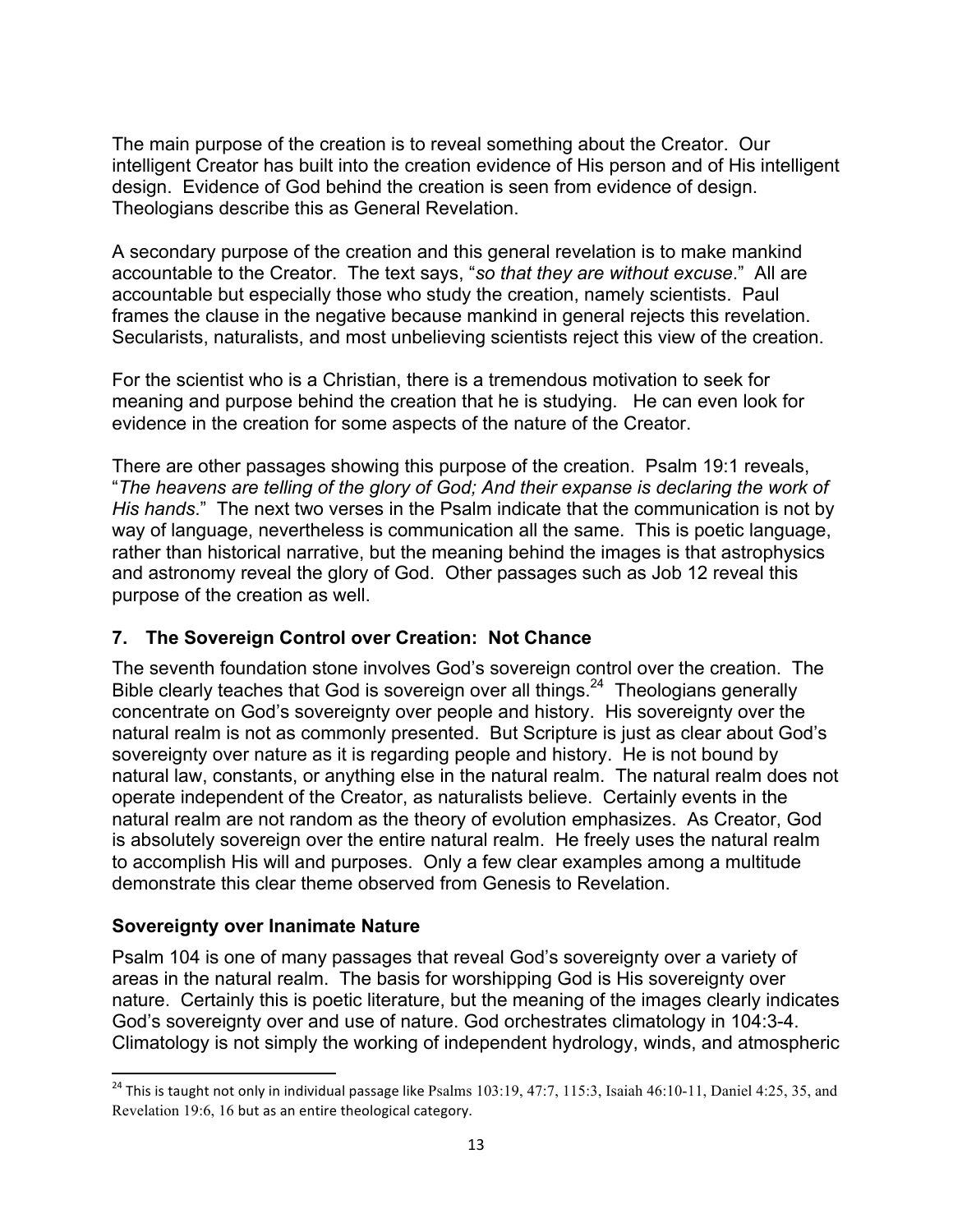forces. There is a sovereign God behind all the processes. More specifically the hydrological cycle is under God's control, according to Psalms 104:10,13 and 147:8. Botany is not independent of God's working in Psalm 104:14 and 16. Many areas of physics are also said to be under God's control in Psalm 104. For example, optics is under His control in 104:20. It was noted above in Romans 8:19-22 that God imposed the second law of thermodynamics, also from physics, upon the creation after the Fall. If there were any aspects of this universal law existing before the Fall, they were of no consequence.

Jesus dramatically demonstrated His omnipotent power to transform, in an instant, a simple compound of two elements (water) into one of the most complex carbon based compounds (wine) known to man in John 2:6-10. He also demonstrated his sovereignty over climatology by instantaneously stilling the storm in Matthew 8:23-27.

In the Noahic Covenant, $25$  God legally binds Himself to never bring another Flood like the universal flood of Noah. In order to guarantee this, He must be able to control the entire natural realm, including not only geophysics, but astrophysics as well.

## **Sovereignty over Animals**

Psalm 104 also has much to say about many areas of biology. God feeds the lions in 104:21 and other animals in 104:25-27. He also gives water to animals in 104:11. He is sovereign over all of zoology.

### **Sovereignty over the Natural Realm in the History of Israel**

There are several examples of God sovereignly working throughout the history of Israel and its early patriarchs. Many of these direct actions of God are works in relation to the natural realm. God brought about the very first promised son by altering the anthropological make-up of both Abraham and Sarah. They were both unable to bring about conception by natural means according to Genesis 11:30, 16:1 and 17:17. The text makes it clear that it was God who produced their son in Genesis 17:16-19, not natural means. There are several other miraculous events in the lives of the patriarchs that could be added as examples.

The events surrounding the very birth of the nation involved God's display of omnipotent and sovereign control over the natural realm. The plagues<sup>26</sup> inflicted upon the Egyptian empire involved sovereignty over many areas. Sovereignty is demonstrated over at least hydrology, chemistry, and biology (Nile turned to blood); zoology (frogs, gnats, flies, and locusts); medicine and anthropology (diseases on beasts and man, and death of Pharaoh's son); climatology and hydrology (hail); and optics and physics (darkness). The Exodus itself was a display of power over the hydrodynamics of the Red Sea. There were other miraculous events in the wilderness and at Sinai.

 $^{25}$  Genesis 8-9.<br> $^{26}$  Exodus 7-11.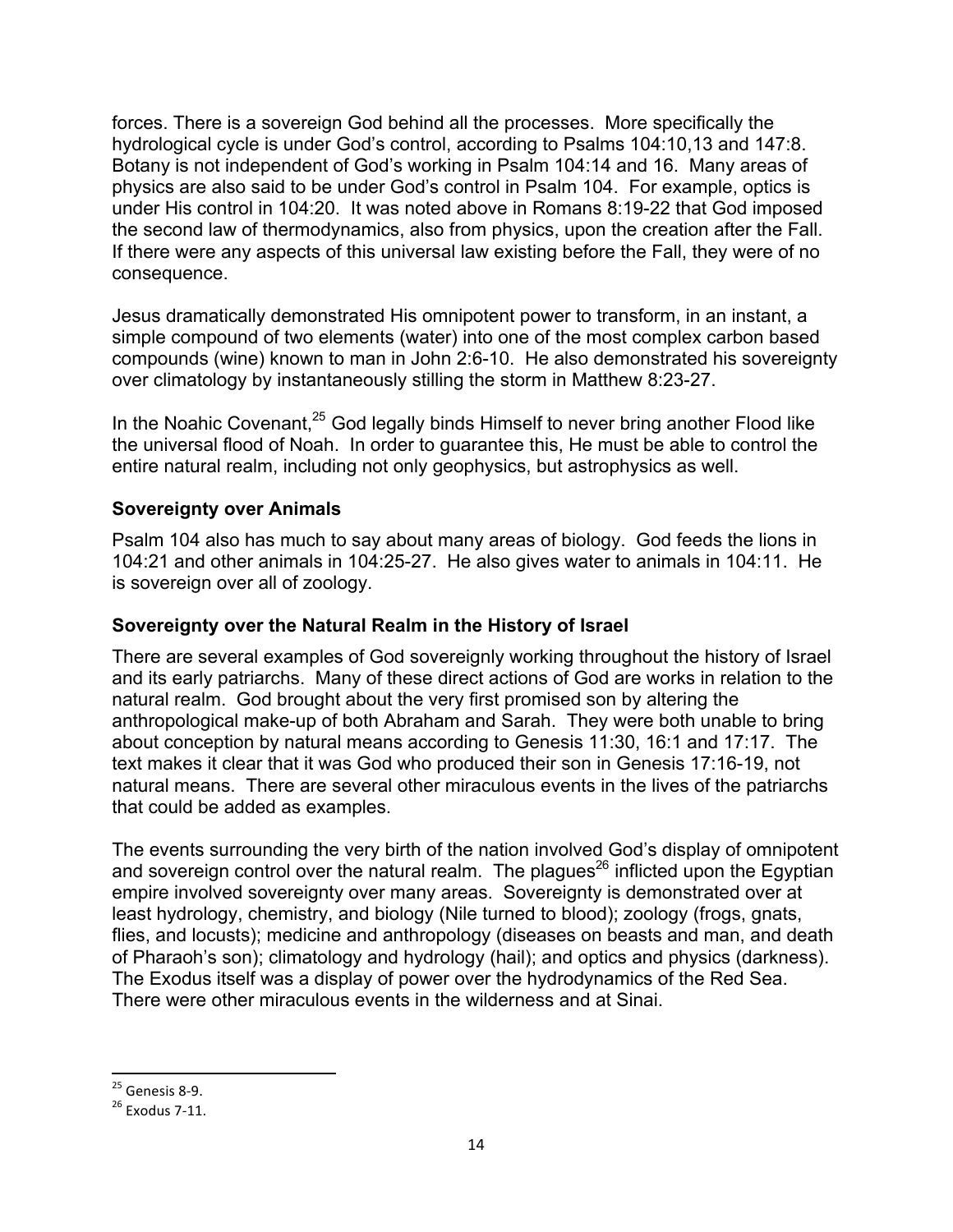It is particularly striking that God makes several promises to the nation concerning its future success or failure in the land of Canaan. His commitments precede the nation entering the land and are presented in the form of blessings or curses for obedience or disobedience to the Mosaic Covenant.27 In order to fulfill these promises God must have been able to sovereignly control the natural realm. God promised blessing or curses in agriculture (Deuteronomy 28:4, 18, 38-40), in the climatology (28: 12, 23-24), in productivity of farm animals (28:4, 11, 30), and in medical and health issues (28:4, 21-22, 27-29, 35, 59). These promises were actually fulfilled in the history of the nation, including its expulsion from the land. The message of the prophets tied the curses on Israel to its disobedience of the Mosaic Covenant. Both the blessings and curses had primarily physical elements.

# **Sovereignty over Judgment**

<u> 1989 - Johann Stein, fransk politik (d. 1989)</u>

The Scriptures are replete with examples of God using nature to inflict His judgment upon mankind. The most striking example is the worldwide flood in the time of Noah (Genesis 6-8). The destruction of the cities of the plain, including Sodom and Gomorrah (Genesis 18-19) is also instructive. In the future, many of the judgments during the Great Tribulation are in the form of natural disasters. A few examples include the first Trumpet Judgment of hail and fire burning one third of vegetation (Revelation 8:7), the second Trumpet Judgment involving a volcanic eruption that turns one third of the seas into blood (8:8-9), the third Trumpet Judgment of an astrophysical collision polluting one third of spring waters (8:10-11), and the fourth Trumpet Judgment darkening one third of the sun, moon, and stars (8:12). Many of the Bowl Judgments also involve the natural realm (Revelation 16). There are also several, incredible geophysical and astrophysical disasters at the end of the tribulation period (Revelation 6:12-17, 17-21). Clearly God is sovereign over His judgments and thus sovereign over the natural means He uses to affect them.

This brief summary of direct interventions by God into the natural realm clearly demonstrates the sovereignty of God over the creation. Scripture repeatedly speaks of His sovereignty. In fact, every miracle of the Bible is a display of God's sovereign control of His creation. God can use the creation to accomplish His purposes in whatever means He so desires. He is not bound by the laws of nature, but is instead the author and transformer of them.

# **8. The Radical Dispensational Changes in Time: Not Uniformitarianism**

The eighth foundation stone involves God making radical changes in the natural realm in conjunction with some of His new dispensations. A fundamental theory of naturalistic interpretation of ancient past events is uniformitarianism, i.e. the assumption that the laws of nature and processes as observed today have always been the same. It assumes that constants are unchanging and have always been the same as they are today. Historically, dispensationalism has stressed the spiritual and theological distinctions and changes from one dispensation to another. Little consideration is given to the drastic physical changes associated with some of the dispensations as revealed

 $^{27}$  These blessings and curses are more specifically a part of the Palestinian Covenant in Deuteronomy 28.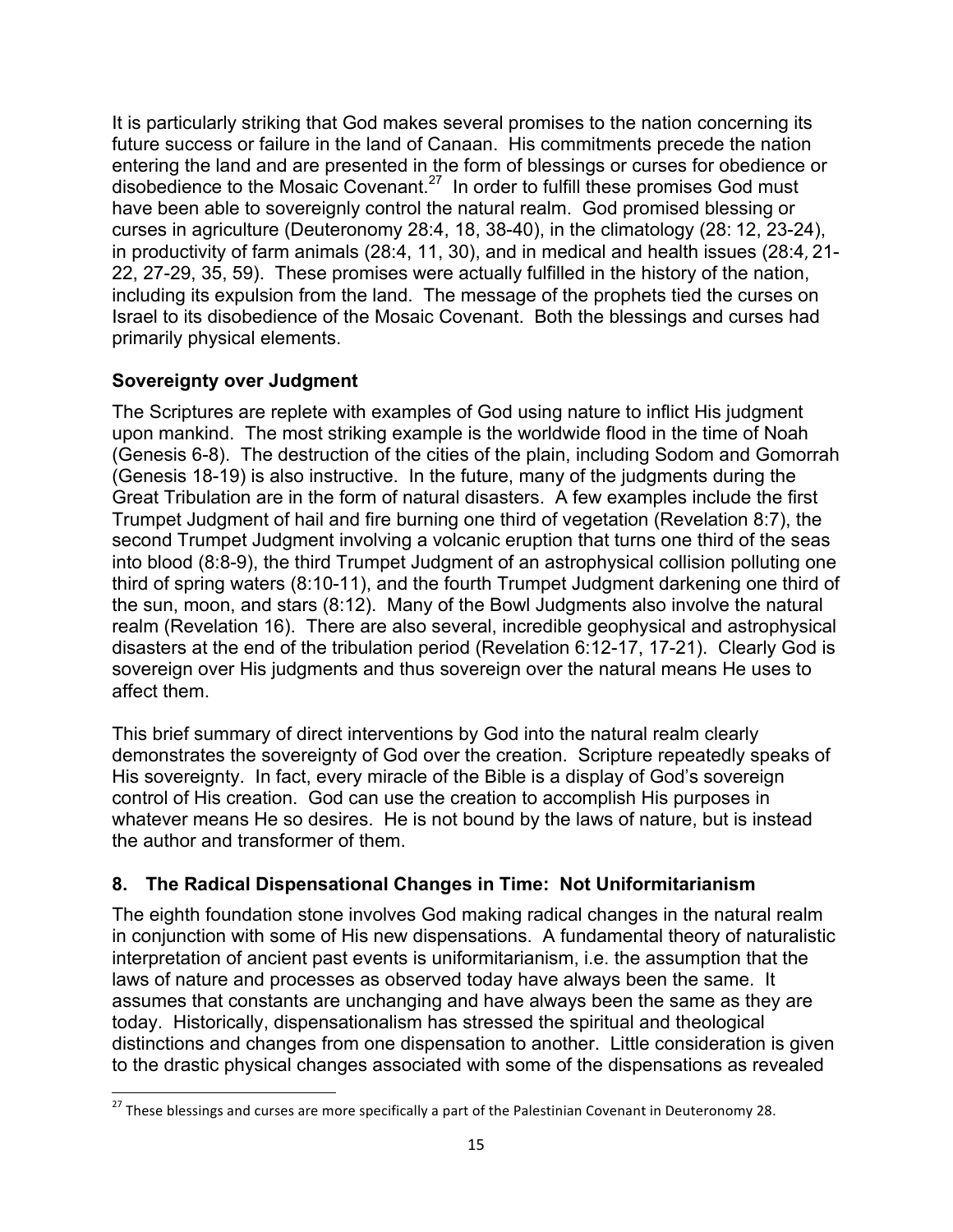in Scripture. The changes in the natural realm in some cases have been just as revolutionary as the spiritual and theological changes. These all are radical changes that involve changing many, if not all, laws of nature and constants. The implications of these dispensational changes to science are far-reaching.

An instructive New Testament passage that gives an inspired interpretation of ancient events is 2Peter 3. Several issues could be examined within this passage. The most important issue revealed, relates to the radical physical changes Peter describes. In his interpretation of the events, he specifies explicitly four distinct dispensational ages, along with the radical changes to the natural realm. Fundamental changes to natural laws and constants are the intent of the text. Therefore, it refutes the theory of uniformitarianism.

The context of the passage involves Peter's disproving of a common first century skeptical view about the Second Coming of Christ. The skeptic's argument is that there will not be a Second Coming of Christ, based on the assumption of uniformitarianism: no radical changes since the creation (3:3-4). Peter counters this false belief and underlying assumption by giving two historical examples of transformative historical events (3:5-6). He then predicts a future transformative event associated with the Second Coming of Christ (3:7-10). Finally, Peter anticipates another dispensation that he describes as a new heavens and new earth (3:11-13).

In this apologetic, Peter sketches four dispensations and three radical transformative events. The four dispensations include an original creation of the heavens and earth, a pre-flood world that perished with the Flood, the present heavens and earth awaiting a day of judgment by fire at the Second Coming of Christ, and the future new heavens and new earth with righteousness dwelling. The three transformative events include the creation in six days, the universal Flood of Noah, and a cataclysmic judgment by fire at the coming of the Lord. These prove that not only will the Lord return, but also the assumption of uniformitarianism is a false concept.

The underlying truth is the doctrine of a sovereign God who orchestrates not only world history but uses omnipotent power to radically transform the natural realm. God establishes different dispensations with radically different physical conditions. It necessarily follows that the natural realm is not established with natural laws and enduring constants. These can vary as God determines. This is a radical concept in the secular scientific world today.

All these transformations are a result of God's direct intervention in the form of judgments. None of these are natural events, but instead are God's direct, sovereign works. The omnipotent Creator of all things will use His creation to accomplish His ultimate purposes. The dispensations that have experienced radical transformations in the physical realm include the following:

### **Radical Changes between Original Creation and Fall of Man**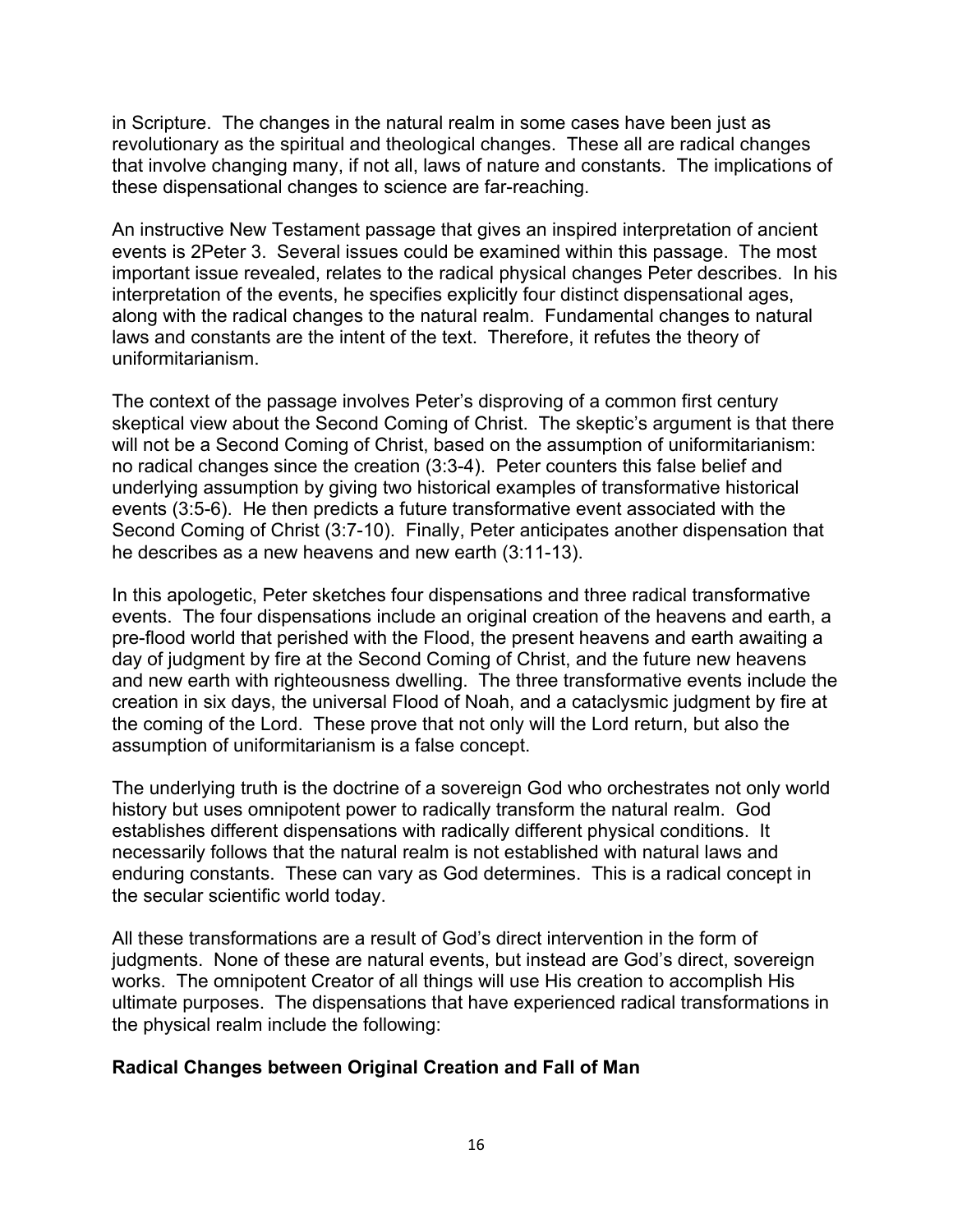Changes that took place between the original six-day creation and the dispensation after the Fall of mankind are significant. God declared His original creation "very good." He also commenced the radical, physical changes as a result of His judgment on the first sin of mankind. The changes, detailed above,  $28$  were perhaps more radical than any other in history. These were neither naturalistic nor evolutionary changes.

### **Radical Changes between Pre-Flood World and Post-Flood World**

Next were radical changes that occurred because of God's flood judgment. The pre-Flood and post-Flood dispensations are radically different environments. There were no radical transformations in the dispensations between the Flood and Second Coming of Christ. The present church dispensation would be a part of the post-Flood world.

The Genesis record reveals several examples of radical changes between the pre-Flood world and the post-Flood world. It appears that the Flood itself imposed several of these radical changes. Therefore, it is God through His flood judgment Who brought the changes.

Many of the changes affected by the Genesis Flood are available for evaluation in present time. There are abundant traces of the Flood event available for analysis by observational science. But most secular scientists are unable to see these traces because they are blinded by their bias against the historicity of the Flood. Several examples could be supplied, but the following few examples will show that God radically transformed the natural realm with the Flood:

**Geophysics and Geology:** The Genesis Flood probably affected geophysics and geology the most. The data is contained in the geological record. The problem is not with the evidence but with the interpretation of the evidence. If scientists use a biblical worldview to interpret the geological column, down to the pre-Cambrian layers, it supplies overwhelming evidence of the Genesis Flood. Secular science, however, interprets the geological column from a naturalistic, evolutionary worldview. It assumes uniformitarianism and concludes the geological layers were formed over millions of years. The interpretation of the geological column is beyond the scope of this paper however; there is a growing scientific interest in what is described today as "flood geology."<sup>29</sup> An example of just one major line of evidence from the column is the acknowledged fact that all the geological layers above the pre-Cambrian layer are sedimentary rock, worldwide. Sedimentary layers, by definition, are rock layers deposited by either wind or water, with water being the more likely interpretation. The geological layers, with fossils embedded, actually presents far more evidence for the Genesis Flood than any other interpretation. The sedimentary layers give evidence of flood catastrophe and the abundance of fossils demonstrates the deaths caused by the Flood.

<sup>&</sup>lt;sup>28</sup> Refer to pages 10-11.<br><sup>29</sup> Andrew Snelling has detailed the current young earth, Flood geology evidence in his two volume *Earth's Catastrophic Past – Geology, Creation, & The Flood,* (Dallas, TX, Institute for Creation Research, 2009).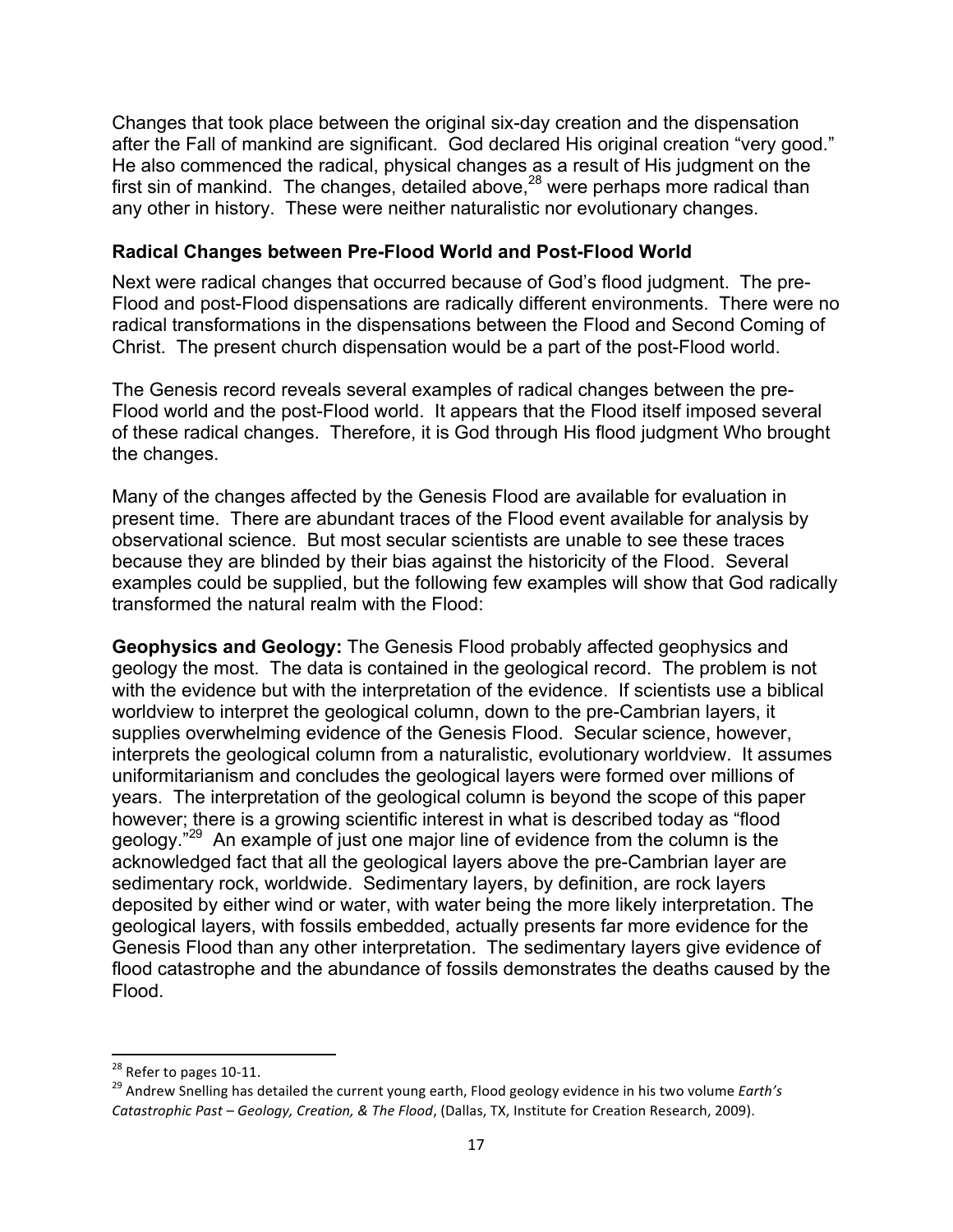The Flood deposited the layers above the pre-Cambrian layers and thus radically transformed the earth's crust. The Cambrian layer is about a mile deep in most areas of the world. The entire data studied by geophysics would be radically different after the Flood than before. If geology had been studied before the Flood, it would be vastly different than the geology that is studied today.

**Plate Tectonics:** Plate tectonics is a relatively new science that studies the movement and composition of continental plates. Tectonics is a science category within the broader science of geophysics. If the Flood transformed the crustal surface as Scripture describes, then the continents would appear today radically different than they did before the Flood. Tectonic plate movements would have been much more rapid than observed today. This is another major effect of the Flood on the natural realm.

**Climatology:** The Scripture suggests that the climate was different before the Flood than it was after the Flood. The biblical data is very limited, but there are small indicators.30 Investigating remnants from the ice age is an example of data from climatology that supports the existence of a worldwide flood. Most scientists agree on the existence of at least one ice age. The remnants of that ice age are observable today. Some believe there have been several ice ages. Climatologists do not understand what caused the last and probably only ice age. Climatologist William Stokes says,

"The underlying cause of glaciation remains in doubt ... At least 29 'explanations' have been advanced to account for widespread glaciations. Most of these had little chance of survival from the 1st, but others enjoyed some degree of success until they were rendered untenable by subsequently accumulated information."31

Michael Oard notes that as of 1968 over 60 theories had been proposed but all of them have serious problems.<sup>32</sup>

In contrast, climatologists who accept the biblical description of the Flood have concluded that a massive flood scenario could have certainly caused the ice age. Oard presents a convincing argument for the cause of the ice age shortly after the Genesis Flood. $33$  A thumbnail explanation of his theory starts with worldwide volcanism existing during and after the Flood. The volcanic action would have warmed the world's oceans. Warmer water would produce increased evaporation and thus increased clouds and precipitation. With massive amounts of clouds and increased snowfall over longer periods of time, there would be a cooling of the atmosphere and thus the earth. Such

 $30$  Gen. 2:5-6 refers to the garden being watered by a mist before God had "sent rain upon the earth." It may be possible that the first rain on the planet was the rain of the Flood itself.

<sup>&</sup>lt;sup>31</sup> "Another Look at the Ice Age," *Science*, William L. Stokes, Oct 28, 1955, p815 cited in *The World That Perished*, John C. Whitcomb, Jr., (Grand Rapids, MI, Baker Book House Company, 1973), 85.

<sup>&</sup>lt;sup>32</sup>An Ice Age Caused by the Genesis Flood, Michael J. Oard, (San Diego, CA, Institute for Creation Research, 1990), 13 

 $33$ ibid.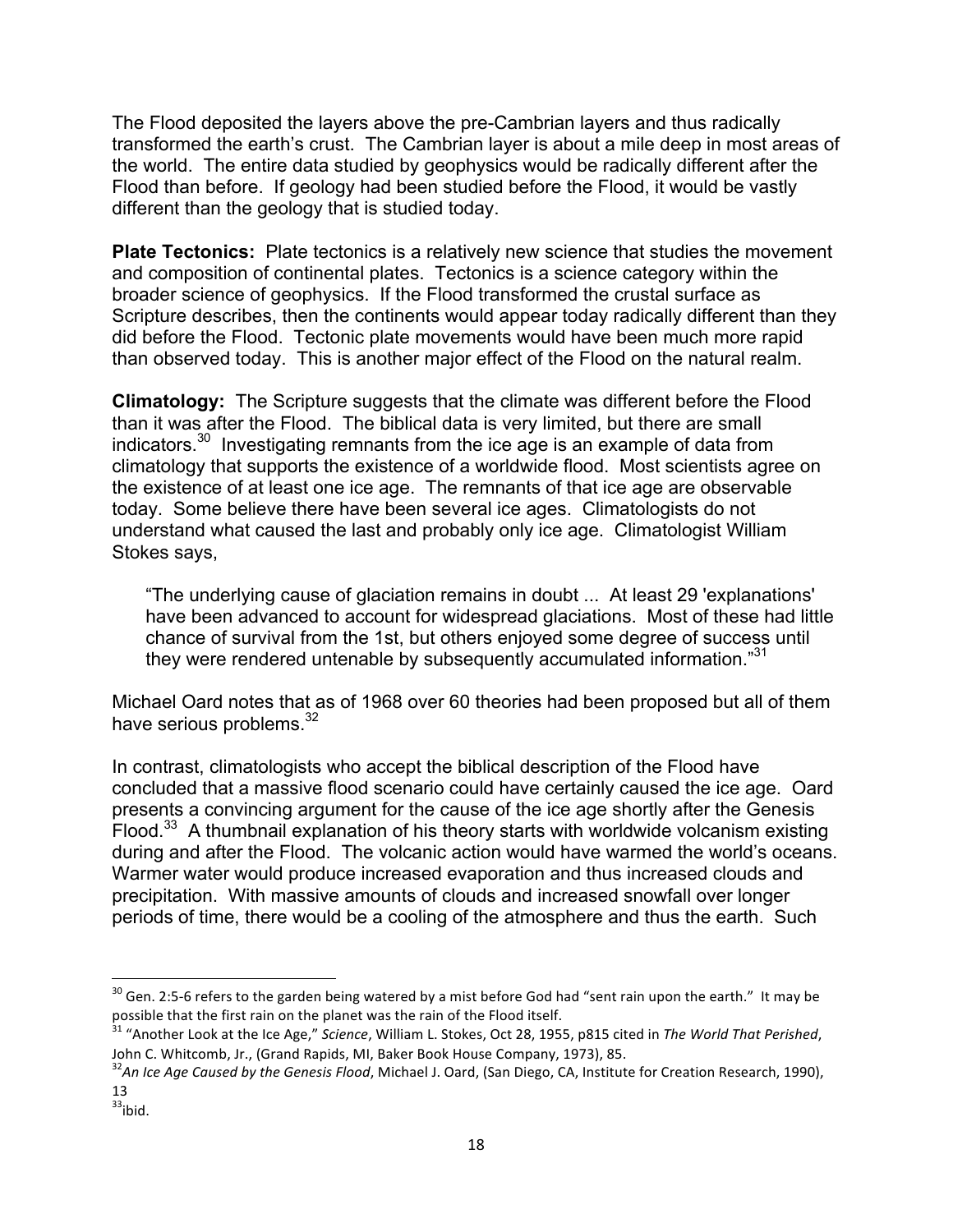global cooling would result in an ice age. The post-Flood climatology would be very different than the pre-Flood.

**Oceanology:** If the crust of the earth was affected as described above, the ocean boundaries would be radically different after the Flood than before, just as the continents would have been. The oceans would conform to the land mass boundaries. The ocean's boundaries, as well as its water composition would both vary significantly after such a flood. For example, the dissolved salts and minerals in the oceans would be very different after the Flood than before due to the massive rearrangement and mixing of materials. This would impact all other related parameters of the ocean's characteristics. Pre-Flood oceans would be different than post-Flood.

**Orogeny:** Orogeny is the study of mountains. The biblical text indicates that the mountains before the Flood were much lower in elevation than mountains today. Genesis 7:20 explains that the floodwaters covered all the mountains by approximately 45 feet.<sup>34</sup> Assuming the amount of water on the earth today is about the same that it was before the Flood, the mountains before the Flood would have necessarily been much lower than they are today. It is possible, given the results of flood geology and tectonic studies, that present-day mountains rose to the heights observed today as a result of the land mass pressures produced by the Flood's after effects. God's judgment ultimately set the Flood in motion and produced the subsequent, associated effects, not entirely natural processes.

**Physics** (specifically Optics and Hydrology)**:** The biblical text indicates that the first rain on earth occurred with the Flood. If this is so, then the whole phenomena related to rain drops would not have existed before the Flood. Scripture suggests that rainbows first occurred after the Flood. It is reasonable to assume that God arranged surface tensions and optics of raindrops to create the rainbows observed today. The optics alone seem to show evidence of design. Rainbow optics include white or normal light entering each raindrop, then refracting inside the drop and reflecting within, then refracting out of the drop, and then separating and scattering out to observers. The cumulative effect is a rainbow that can be observed by people. Scripture tells us that the rainbow was and is produced by God to remind mankind of the Noahic Covenant. Therefore, rainbows are more than simply beautiful combinations of physics, chemistry, hydrology, climatology, and other associated physical phenomena. Rainbows should remind us that God is Sovereign over all His creation.

**Anthropology:** The biblical text is very specific concerning the patriarch's longevity of the life. The age related numbers contained in the Masoretic text of Genesis are very interesting data. The patriarchal age patterns before the Flood are drastically different than after. This has given rise to many theories. The naturalist contends that these numbers give a basis for rejecting Scripture as mythological. But a closer look at the data suggests a plausible and likely explanation. For our discussion, it supports the position that physical conditions pre-Flood were very different than post-Flood.

 $34$  The text specifies 15 cubits. Using a cubit of 18 inches results in about 45 feet.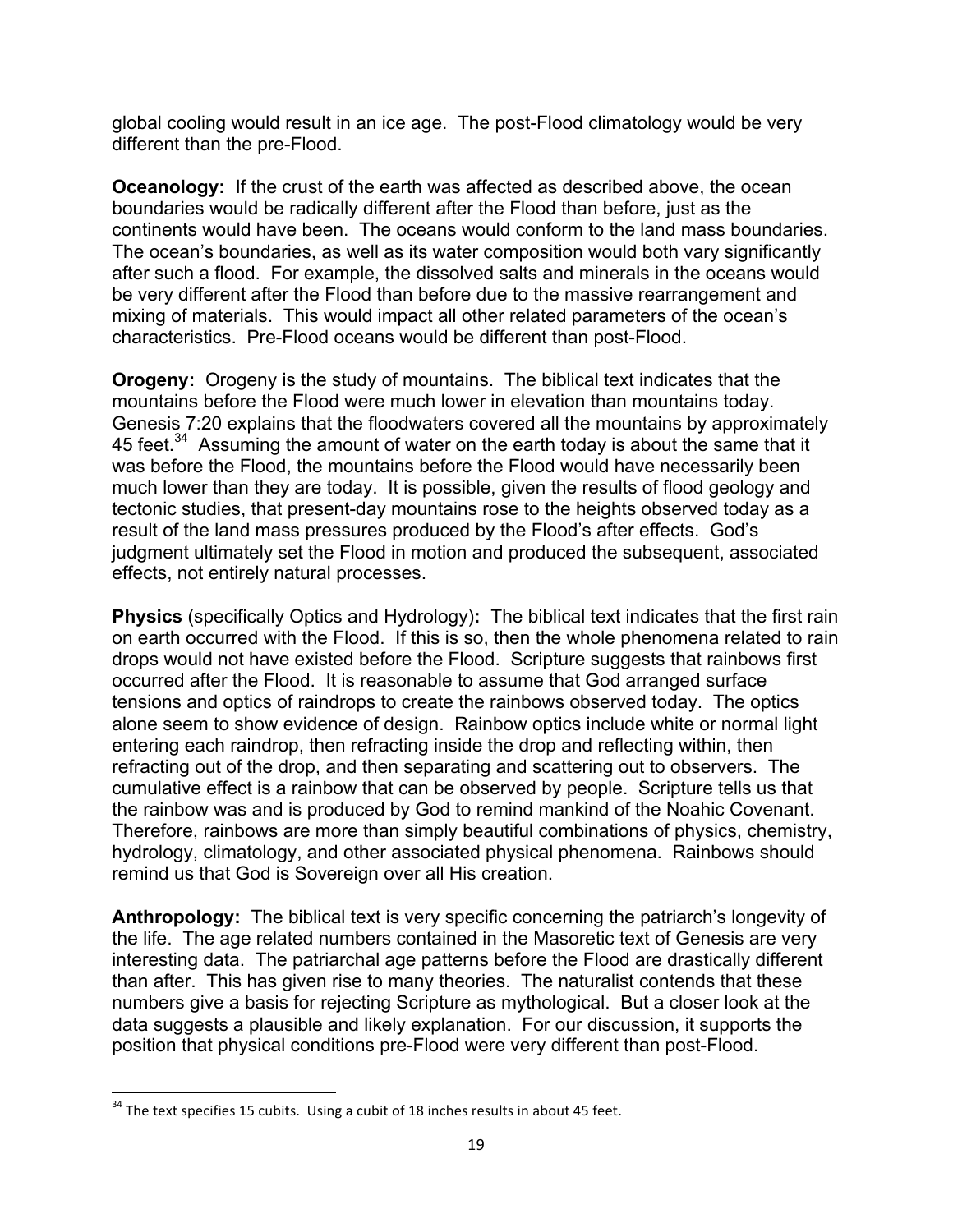Patriarch's ages before the Flood are relatively stable averaging 912.2 years within the range of 777 years for the youngest, and 969 for the oldest. This average does not include the age of Enoch, since he is not representative of those that lived full natural lives, as he was taken up without dying.

Patriarch's ages after the Flood are not consistent but in fact decrease steadily. By plotting this second set of ages, one can observe a very specific and recognizable curve, an exponential decay curve. Exponential decay curves represent a wide variety of data sets from many different physical phenomena, including physics, nuclear physics, electricity, chemistry, and other fields. They are observed when there is a change from one steady state to another steady state. The transition from the first steady state to the second often follows an exponential decay curve.

The longevity data supports the position that something changed from before the Flood to after the Flood. In all likelihood there were several changes between the two periods. It appears that before the Flood, there was a relatively stable physical environment, a steady state. Then the Flood caused a drastic physical change. Before another stable physical environment was established, there existed a transition period from the first environment to the second. Plotting the patriarch's ages form an exponential decay curve. The data does not appear accidental or coincidental. It suggests that the pre-Flood dispensation was drastically different than the post-Flood dispensation. 2Peter 3 confirms that the world ( $k \sigma \sigma \mu \sigma s$ ) before the Flood was destroyed and replaced by a new environment after the Flood.

These examples demonstrate that God produced not only spiritual dispensational changes after the Flood but also drastic physical changes. Therefore, God's dealings with mankind in the pre-flood dispensation are radically different than in the post-Flood dispensation. The difference is not only spiritual and theological, but physical as well.

### **Radical Changes between Present World and Millennial Kingdom**

The third radical transformation will occur after the church-age dispensation with the judgment of the Second Coming. This will introduce the Millennial Kingdom dispensation.

The physical, stabilized environment after the Flood appears virtually the same as it is today. The Noahic Covenant suggested it would be so. This covenant promises and predicts a stable environment such that there will not be another judgment by flood. This stable environment is discussed under the ninth "foundation stone for science." Not every dispensation brought radical physical changes. Accordingly, there are a few dispensations between the Flood and the Second Coming of Christ with no radical physical changes.

Scripture is very clear that the present world is radically different from a future age. The differences are both spiritual and physical. Since we cannot visit the future we cannot make observations about it. We are dependent on the biblical, prophetic revelation. The descriptions certainly paint pictures of drastic differences.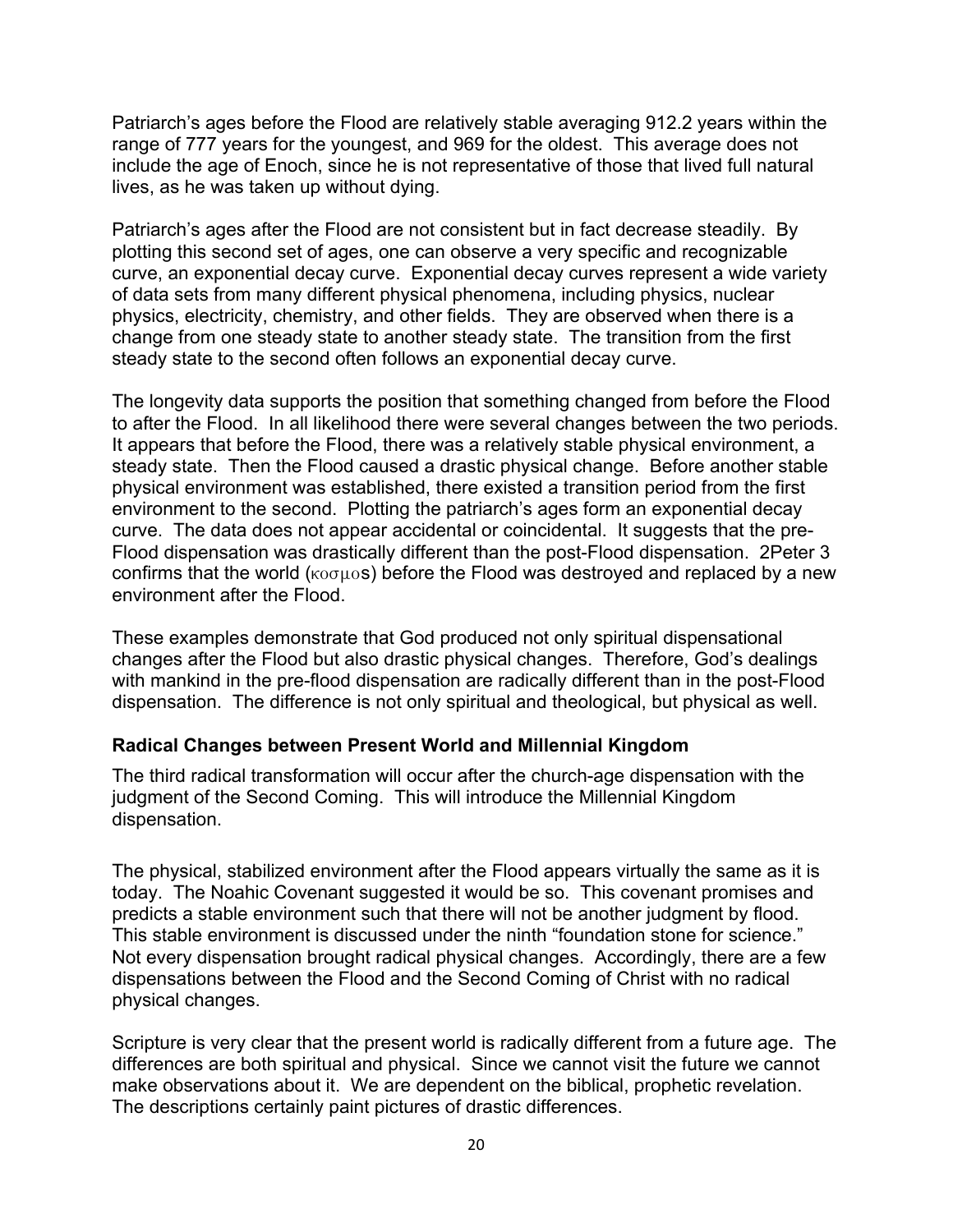The next dispensation after our present church age dispensation is the Millennial Kingdom. The physical descriptions of this age are primarily found in the Old Testament. It appears there will be a partial lifting of the curse that was imposed after the Fall of man. That curse was mainly in the form of physical effects, as described above. Those effects will be partly removed, in that some conditions could be similar to those before the Fall of man. Peter described the age as a "period of restoration of all things" in Acts 3:21. Jesus calls it a "renewal of all things" in Matthew 19:28. The Book of Revelation assumes that the reader is familiar with the Old Testament descriptions. John, rather than revealing further physical descriptions, reveals the exact time of this dispensation, 1000 years, in Revelation 20:2-6.

Scripture predicts a period of transition from our present dispensation to the next dispensation. This transition is described as the Great Tribulation. There will be many drastic physical judgments during that period, which will conclude with the Second Coming of Christ. He will affect a massive judgment before establishing the 1000-year kingdom. Many of these changes are described as physical changes.

A few examples of the physical changes that differ from our dispensation of the Kingdom age revealed in Scripture are the following: climatology with increased rainfall (Isaiah 30:23, 35:7), agricultural changes with increased productivity (Isaiah 29:17, 41:18-19), zoology with predatory animals not devouring normal prey (Isaiah 11:6-9, 65:26), medicine with increased health and healing (Isaiah 29:18-19, 33:24), and anthropology with increased longevity (Isaiah 29:18-19, 65:20).

Scripture promises resurrection for the true church. It appears that believers in this age will live in the Millennial Kingdom in resurrected bodies. The Gospels' description of Christ's resurrection hints at the potential nature of a resurrection body. The biblical text suggests Christ's resurrection body was no longer subject to the second law of thermodynamics because He was no longer subject to death. Gravity did not apply in the ascension. Christ's physical body manifested itself as an ordinary man with the Emmaus travelers. Upon resurrection, Christ had the ability to appear recognizable or incognito. His resurrection body had other unusual characteristics. In order to investigate the science of resurrection, one must consider the following: What effects do Newton's Laws of motion have on it? What are the molecular properties of it? What is the chemical composition of it? What are its optical properties? What are the biological cell properties of it? What is the nature of immortality? The minute Scriptural data suggests, at a minimum, that resurrection life in the Millennial Kingdom will be drastically different from our present age. The changes could be even more radical than changes of post-Flood and similar in degree to those after the Fall. 2Peter 3 reveals that these massive changes will be accomplished by the Second Coming of Christ. Only the Creator of all things can establish these changes. Only the Sovereign of the universe can bring such future changes.

#### **Radical Changes between Millennial Kingdom and Eternal State**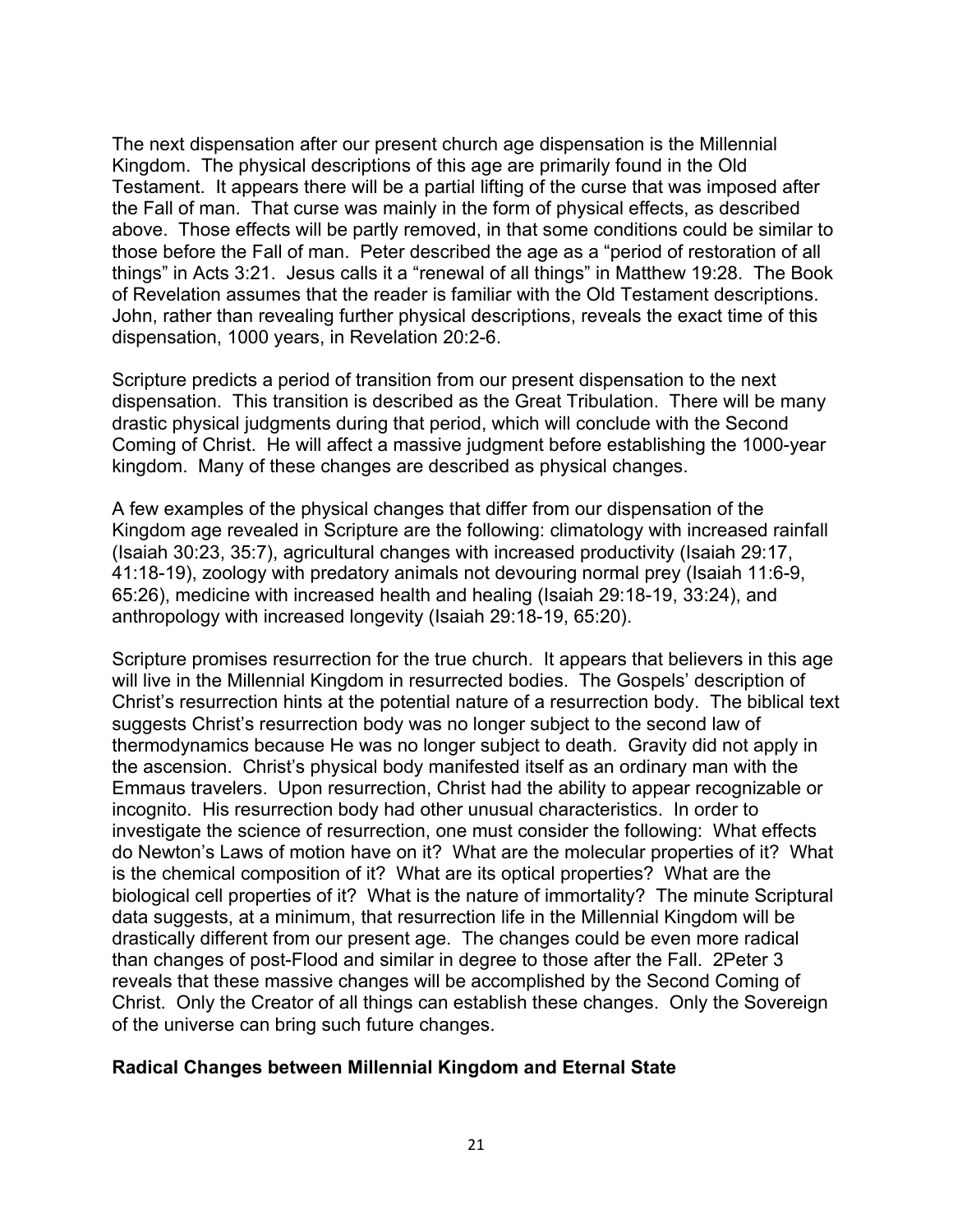The final transformation of the physical realm will come with the final judgment at the end of the Millennial Kingdom. This will introduce the Eternal State.

The Scriptures do not supply much data concerning the physical differences between the Millennial Kingdom and the Eternal State. It is unclear as to whether the Eternal State has any physical properties at all. There will not be any natural processes involved. Certainly, God Himself will transform all.

These examples demonstrate that God produced not only spiritual changes after some dispensations but also physical changes. It appears that many laws of nature and even constants, were changed, some radically. These were not naturalistic or evolutionary changes. God is absolutely sovereign over all dispensations. Therefore, God's dealings with mankind in some dispensations are radically different than in other dispensations. The difference is not only spiritual and theological, but physical as well.

# **9. The Divine Maintenance of Creation: Not Laws & Constants**

The ninth foundation stone involves God actively maintaining His creation, as Scripture reveals. It cannot be observed but is known from revelation. Scientists do, however, observe stability in the natural realm. The secular, naturalistic view, defending uniformitarianism, is that the laws of nature and constants are fixed. They simply exist and are independent of any outside influence. They are unchanging and have always been in existence. The stability is real and not imagined, however, God remains able and willing to drastically change the natural realm.

The biblical worldview stands in great contrast. There is a stability, even though evidence was presented for God changing laws of nature and constants. The stability however, is within the dispensations described above and not necessarily from one dispensation to another. It could be said we are living in a post-Flood world, even though that period includes more than one dispensation. Within each dispensation, the laws of nature and constants are subject to the sovereign will of the Creator. He can change these laws and constants within the stability of any dispensation. We ascribe these interventions "miracles." Apart from miracles or divine intervention, each dispensation is generally characterized by stability and predictability in the natural realm. This stability is not "natural," but is maintained by God Himself.

The stability that we can observe today is based on the Noahic Covenant, as noted above. This stability is referenced in some Old Testament passages. Jeremiah 31:35- 36 refers to a "*fixed order*," saying,

"*Thus says the Lord, who gives the sun for light by day and the fixed order of the moon and stars for light by night, Who stirs up the sea so that its waves roar; The Lord of hosts is His name: 'If this fixed order departs from before Me,' declares the Lord, 'Then the offspring of Israel also shall cease from being a nation before Me forever*."'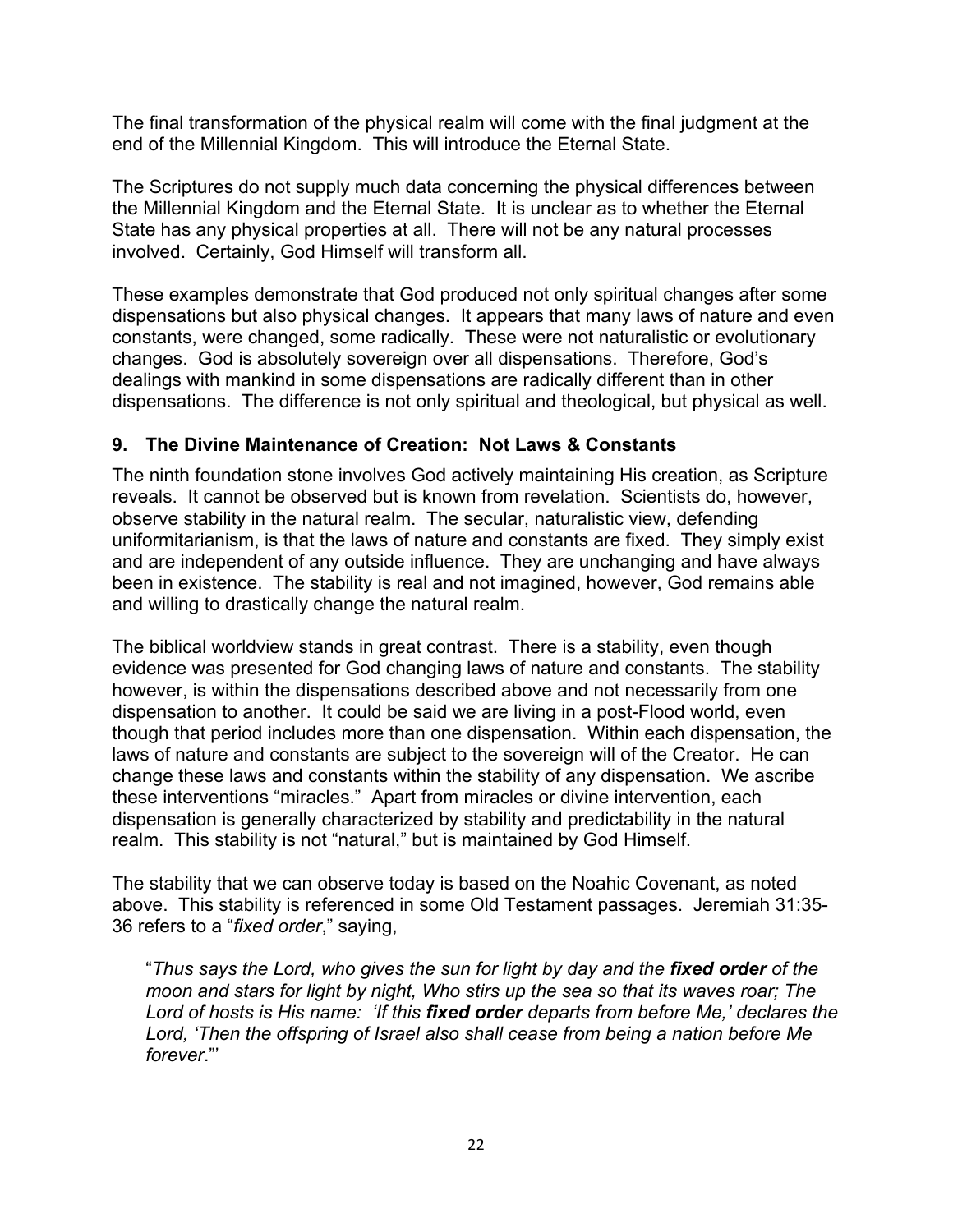The passage makes the point that God's faithfulness to Israel is just as stable as God's maintenance of a stable environment. The quotation attributes this stability of nature to God. The Noahic Covenant is referenced, making the same point, in relation to "*fixed patterns*" in Jeremiah 33:25-26, saying,

"*Thus says the Lord, 'If My covenant for day and night stand not and the fixed patterns of heaven and earth I have not established, then I would reject the descendants of Jacob and David My servant, not taking from his descendants rulers over the descendants of Abraham, Isaac, and Jacob. But I will restore their fortunes and will have mercy on them.*'"

Similarly Job refers to "*ordinances*" and "*fixed rule*" in Job 38:33, "*Do you know the ordinances of the heavens, or fix their rule over the earth?*"

These are references to laws and constants, but not as understood by naturalists. The naturalist claims to have "laws of nature," but he has no lawgiver. These are not laws of nature, but are "*ordinances*" of God and fixed rule of God. These are laws integrated into the creation by a Lawgiver, the same God that established the Mosaic Law and all spiritual laws. He can sovereignly change any of those laws whenever He desires. He can change those laws on a broad basis by changing an entire dispensation, or He can change them on a small-scale such as He does with a single miracle.

The New Testament also attributes the stability and maintenance of the natural realm to God. Paul attributes stability of the creation to Christ in Colossians 1:17: "*He is before all things, and in Him all things hold together*." Similarly the writer of Hebrews in 1:3 says of Christ "*He … upholds all things by the word of His power*." Clearly God the Father and Jesus the Son maintain the entire physical universe. The so-called laws of nature and constants are not independent characteristics of nature. God maintains all process in the universe, and is not only Creator. He is the author of all laws & constants men observe.

## **10. The Interpretation of Revelation: Not Rationalism**

The final foundation stone involves the need to interpret natural phenomena using revelation. The secularist assumes that man's rationalism is capable of evaluating most anything in the natural realm. But man's limitations are such that he cannot adequately evaluate most of the natural realm. Not only is it necessary to begin our understanding of the creation with Scripture, but it is also necessary to interpret natural phenomena with Scripture. Scripture should set the initial parameters of our scientific inquiry, with all our resulting conclusions evaluated according to a biblical grid. Scripture should be used to test our generalizations and conclusions, not only guide our observations. To adequately understand the natural realm, one must start and conclude with Scripture. This is the case with history, theology, and all areas of life, including science.

There are an abundance of biblical passages that provide many insights on the natural realm. Only a few have been discussed in this paper like Genesis 1, 3, 6-9 in the Old Testament and Romans 8 and 2Peter 2 in the New Testament.